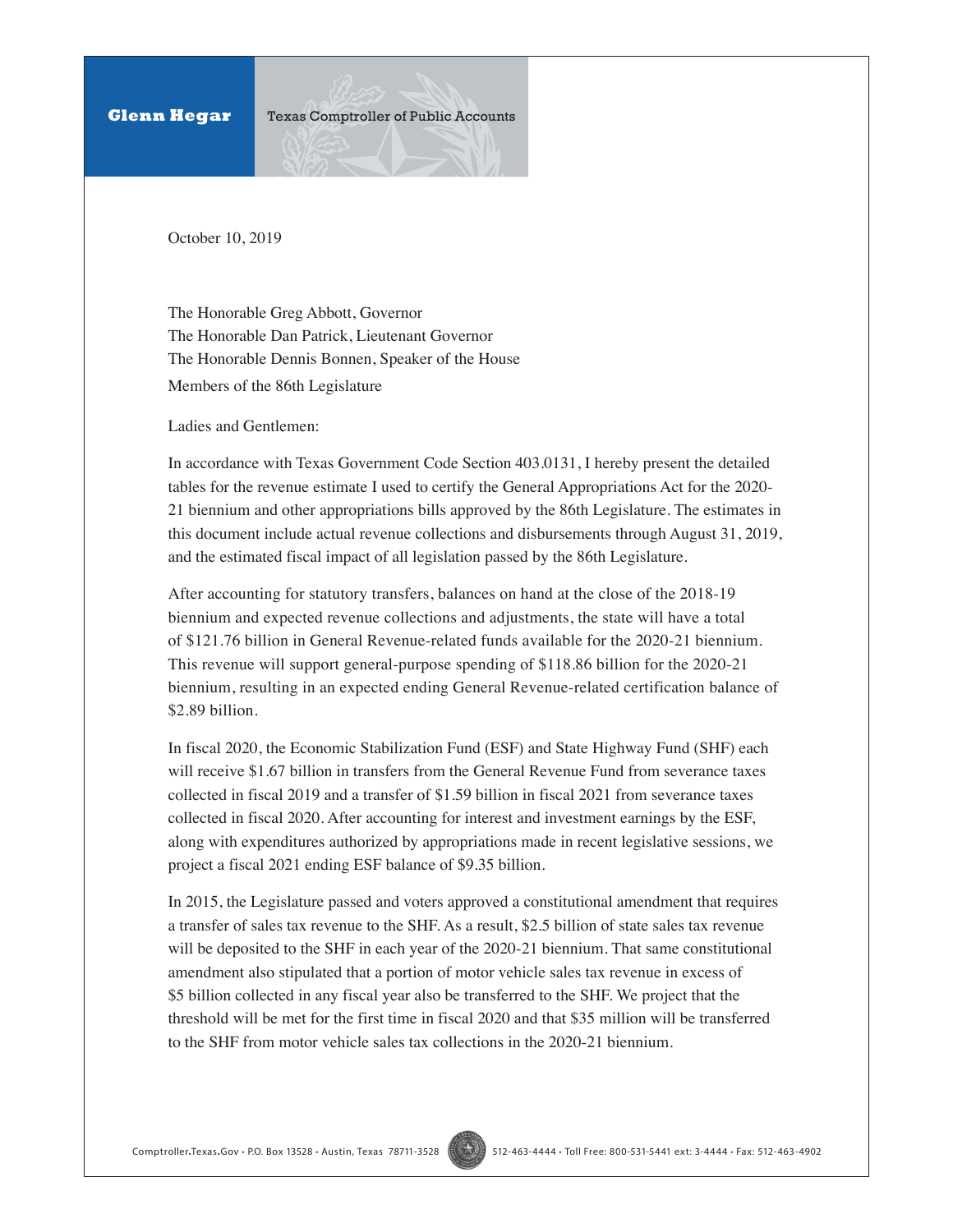October 10, 2019 Page Two

In fiscal 2019, the Texas economy continued to grow at rates among the highest in the nation. We are projecting continued expansion of the Texas economy in this biennium. The most likely scenario is one of steady expansion at a pace below that of the 2018-19 biennium. Risks to this estimate include ongoing uncertainty about trade and national economic policy, slowing global economic growth, and volatility in energy prices resulting from instability and potential conflict in the Middle East.

I will continue to monitor the Texas economy and state revenues closely, and will keep you informed of any significant events as they arise.

Sincerely,

 $H$ segene

Glenn Hegar

Enclosure

cc: Legislative Budget Board

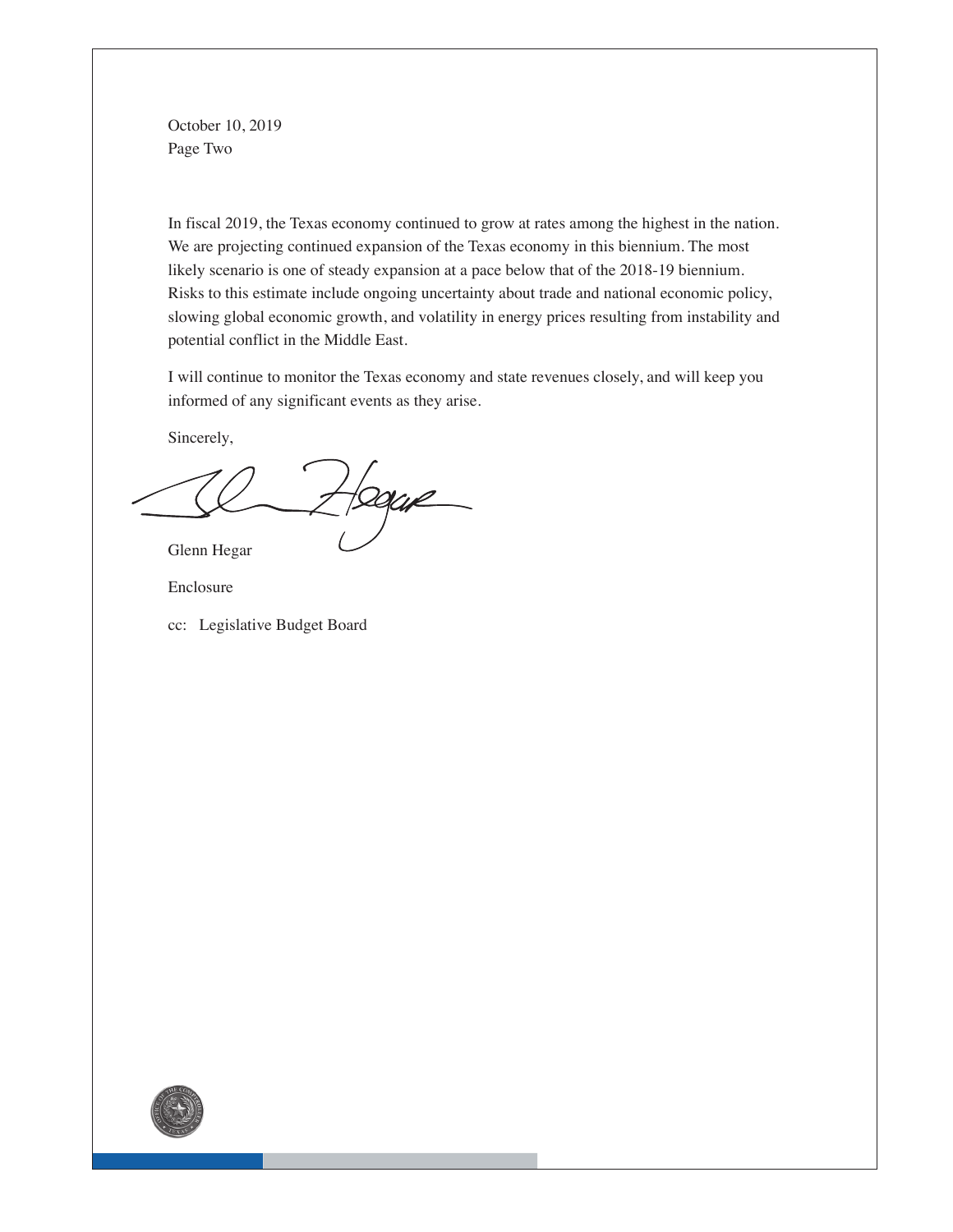

# The 2020-21 Certification Revenue Estimate

he state of Texas will have an estimated<br>
\$121.76 billion available for general-<br>
purpose spending in the 2020-21<br>
biennium, 9.6 percent more than in<br>
2018-19. This figure represents the sum of the 2018-\$121.76 billion available for generalpurpose spending in the 2020-21 biennium, 9.6 percent more than in 19 ending balance and tax and non-tax revenue collections in 2020-21, less revenue set aside for transfers to the Economic Stabilization Fund (ESF) and State Highway Fund (SHF) and adjustments to General Revenue-dedicated account balances. In all, the state is expected to collect \$259.70 billion for all state funds in 2020-21.

The state's tax system is the main source of General Revenue-related (GR-R) funding. Tax collections in 2020-21 will generate \$108.14 billion, while non-tax revenue sources will produce an additional \$14.99 billion. Factoring in the estimated \$4.72 billion ending balance carried forward from 2018-19, these three sources will total \$127.85 billion. Against this amount, \$6.48 billion must be placed in reserve for future transfers to the ESF and the SHF, and \$388 million must be added for various adjustments to General Revenue-dedicated account balances (**Table 1**).

GR-R spending is expected to total \$118.86 billion in the 2020-21 biennium (**Table 2**). Subtracting this amount from the projected \$121.76 billion available for general-purpose spending leaves an estimated 2020-21 ending balance of \$2.89 billion (**Table 3**).

## **Texas Economic Outlook**

The Texas economy added 303,500 nonfarm jobs from August 2018 to August 2019, an increase of 2.4 percent, to reach 12,856,100 at the end of fiscal 2019. Texas added more new jobs than any other state except California over those 12 months. Private-sector employment rose by 2.8 percent while government employment (federal, state and local) grew by 0.4 percent. The state's rate of job growth was the second highest among the 10 most populous states (after Florida) and the sixth highest among all states. Employment growth is expected to be 1.9 percent in fiscal 2020 and 1.4 percent in 2021.

Texas real gross state product (GSP), after increasing by 2.8 percent in fiscal 2018, grew by an estimated 4.4 percent in 2019, led by increases in *the mining and logging, information services*, and *trade, transportation, and utilities* industries. Real GSP is expected to grow by 2.6 percent in 2020 and by another 2.5 percent in 2021.

Texas nominal (current dollar) GSP increased by 7.1 percent in 2018, the fastest rate of growth since 2011 (7.4 percent). Nominal GSP growth slowed somewhat in 2019, to an estimated 5.4 percent. Note that changes in the prices of natural gas and, especially, oil can have significant effects on the growth rates of Texas nominal GSP. Removing the value of mining industry output, the Texas economy grew by 6.2 percent in 2018 and by an estimated 4.0 percent in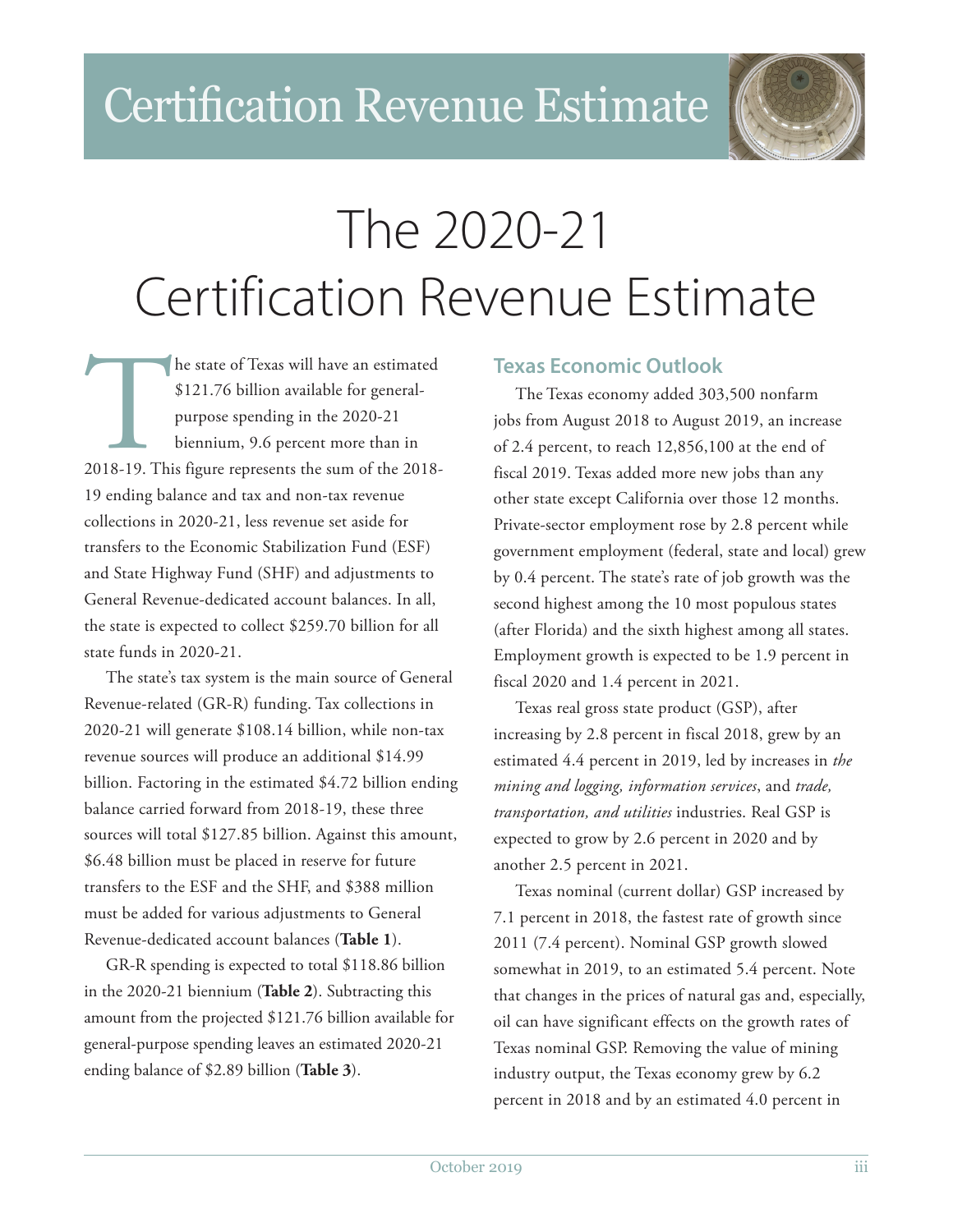2019. Nominal GSP is expected to grow by 5.1 percent in 2020 and by 5.4 in 2021.

Texas personal income increased by an estimated 4.7 percent in fiscal 2019 following 5.0 percent growth in 2018. Personal income is projected to grow by 4.7 percent in 2020 and 5.2 percent in 2021.

The Texas unemployment rate was relatively constant over the fiscal year, averaging 3.6 percent and ranging from a low of 3.4 percent to a high of 3.8 percent. The unemployment rate is expected to remain low over the next two years, at an average of 3.4 percent in 2020 and 3.6 percent in 2021.

In sum, after two years of relatively slow growth, the Texas economy grew at a faster rate than the U.S. as a whole in 2019. In 2020 and 2021, we expect the Texas economy to continue to outpace the nation's economy.

#### **The 2018-19 Ending Balance**

The ending GR-R certification balance for 2018-19 was \$4.72 billion, after setting aside \$3.33 billion for constitutionally required transfers to the ESF and SHF from fiscal 2019 oil and natural gas severance tax collections. The ending balance, in addition to estimated net revenue collections in the 2020-21 biennium, will be used to fund 2020-21 appropriations (**Table 3**).

# **Transfers to the Economic Stabilization Fund and State Highway Fund**

The constitutionally required transfers of fiscal 2019 oil and natural gas production tax collections reserved for deposit to the ESF and the SHF in fiscal 2020 will total \$3.33 billion, an amount that will be divided equally between the two funds. These transfer amounts have been deducted from revenues and balances available for the 2020-21 biennium.

In fiscal 2021, the two funds will receive equal shares from an estimated \$3.18 billion reserved from oil and natural gas production taxes collected in fiscal 2020. An estimated \$3.30 billion will be reserved from those tax collections in fiscal 2021 for transfers to the two funds in fiscal 2022, in the next biennium.

Beginning in fiscal 2018, the SHF also started to receive transfers of state sales tax revenue. Article VIII, Section 7-c (a) of the Texas Constitution provides that annual state sales tax revenue in excess of \$28 billion, up to a maximum of \$2.5 billion, is dedicated for public roadways other than toll roads. In both fiscal 2020 and 2021, \$2.5 billion is expected to be transferred to the SHF.

Beginning in fiscal 2020, we project the SHF also will receive transfers of state motor vehicle sales and use tax revenue. Article VIII, Section 7-c (b) of the Texas Constitution directs that 35 percent of motor vehicle sales, rental, and use tax revenue exceeding \$5 billion be transferred to the SHF. In fiscal 2020 the transfer is projected to be \$5.69 million, with a transfer of \$29.16 million expected in fiscal 2021.

After the fiscal 2021 transfers, and accounting for interest and other investment earnings, the total ESF balance — cash and the invested balance — is projected to reach \$9.35 billion at the end of the 2020- 21 biennium, absent any additional appropriations from the fund. The constitutional limit on the ESF balance, \$18.8 billion during the 2020-21 biennium, will not be reached.

#### **Tax Revenue**

The state's tax system is the main source of GR-R funding. Tax collections in the 2020-21 biennium are expected to total \$108.14 billion, a 7.8 percent increase from 2018-19 collections of \$100.30 billion. In 2020-21, tax collections are expected to be 88 percent of total net general revenues (**Table 1**).

Since 1988, state sales tax revenues have accounted for more than half of all state GR-R tax collections. In the 2020-21 biennium, GR-R sales tax collections,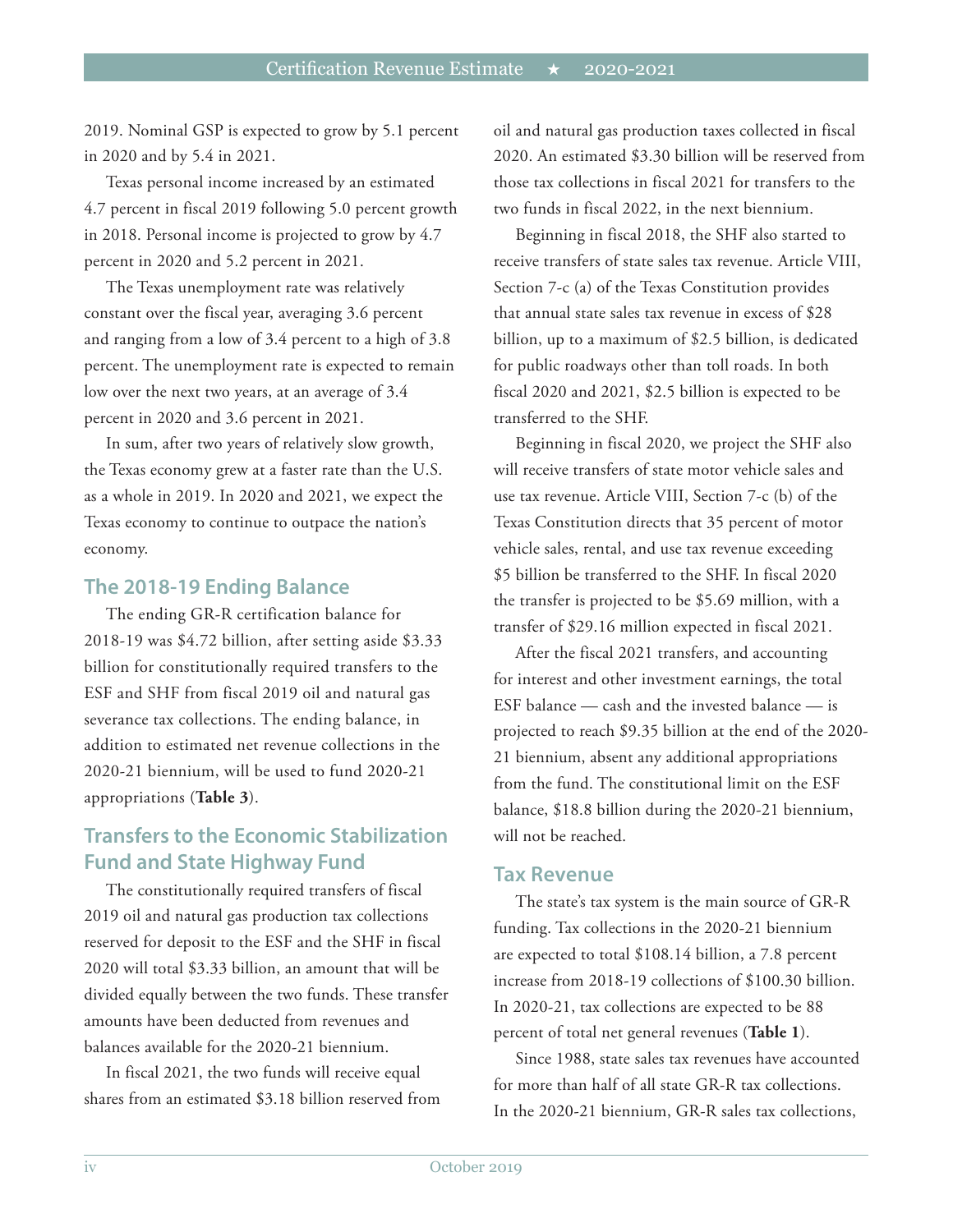net of transfers to the SHF, are expected to be \$66.69 billion, accounting for 62 percent of all GR-R tax collections. The motor vehicle sales and rental taxes, at \$10.07 billion, and the oil production tax, at \$7.84 billion, are the next largest sources of GR-R revenue for 2020-21.

*Sales and Use Taxes:* GR-R collections from the state sales tax were \$60.73 billion in the 2018-19 biennium, an increase of 6.7 percent from 2016-17 collections of \$56.93 billion. The GR-R amount for 2018-19 is net of \$5 billion allocated to the SHF, as required by the Texas Constitution. On an All Funds basis, 2018-19 state sales tax collections grew by 15.4 percent from the previous biennium, a vigorous rate of growth propelled by a rebound in spending for oil and gas exploration and production from depressed levels in 2016-17.

The passage of House Bill 1525 by the 86th Legislature, which will require online marketplace providers to collect taxes on sales made through their platforms, will result in an estimated additional \$550 million in 2020-21 sales tax collections. This revenue will be deposited outside of the General Revenue Fund (GR), to the newly created Tax Reduction and Excellence in Education Fund.

The outlook is for moderate growth in sales tax revenue in the 2020-21 biennium, as taxable spending for oil and natural gas production plateaus while expansion in the broader economy continues. GR-R sales tax revenue is forecast to grow by 9.8 percent for the biennium, to \$66.69 billion.

*Franchise Tax:* Franchise tax collections grew rapidly in fiscal 2019, to \$4.22 billion at an annual rate of 14.4 percent. For the 2018-19 biennium, total franchise tax collections were \$7.9 billion, 11.0 percent above 2016-17 collections. The revenue outlook for the 2020-21 biennium is for moderate average annual growth of 3.2 percent. This will push biennial

collections to an estimated \$8.84 billion, 11.8 percent above 2018-19 collections.

Franchise tax collections are allocated to GR and to the Property Tax Relief Fund (PTRF). The GR amount is based on the Comptroller's estimate of the amount of revenue that would have accrued if the tax as it existed in fiscal 2007 had remained in effect. Any collections in excess of the estimate for the old tax are credited to the PTRF and used to help fund the Foundation School Program. For the 2020- 21 biennium, the estimated GR-R amount is \$6.21 billion and the estimated amount for the PTRF is \$2.62 billion.

*Motor Vehicle Sales and Rental Taxes:* The Texas motor vehicle sales and use tax (including sellerfinanced sales) applies to the retail sales of new and used motor vehicles at a rate of 6.25 percent of the sale's total consideration. Also included in this group of related taxes are the motor vehicle rental tax (10 percent of gross receipts on rentals of 30 days or less, or 6.25 percent of gross receipts on rentals of 31 to 180 days) and the manufactured housing sales and use tax (5 percent of 65 percent of the sales price of a new manufactured home). Together, the GR-R collections from this entire group of motor vehicle-related taxes are expected to reach \$10.07 billion in the 2020-21 biennium, an increase of 1.7 percent from 2018-19 collections of \$9.9 billion.

The GR-R amount for 2020-21 is net of revenue allocated to the SHF as required by the Texas Constitution, which dedicates 35 percent of the portion of annual motor vehicle sales tax revenue collections in excess of \$5 billion to the SHF. We project that \$35 million will be deposited to the SHF during the 2020-21 biennium. An estimated additional \$91 million from 2020-21 collections will be deposited outside of GR-R, to the PTRF and the Emissions Reduction Plan Account.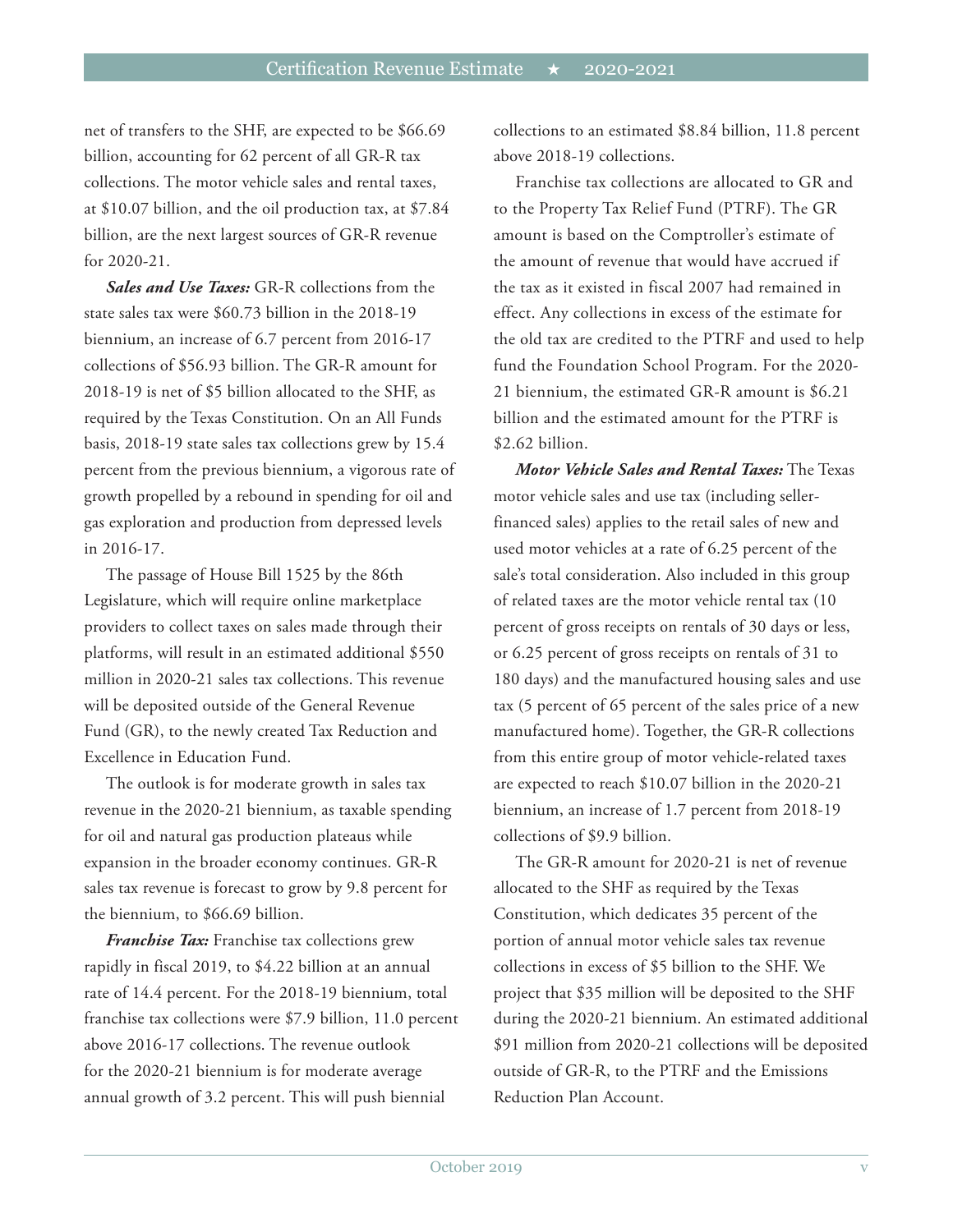*Oil and Natural Gas Production Taxes:* The taxes in this group consist of the oil production tax, levied at 4.6 percent of market value, and the natural gas production tax, levied at 7.5 percent of market value. Condensate from natural gas production is taxed at the oil tax rate, with the resulting tax receipts included in natural gas tax revenues. During fiscal 2019, oil prices fluctuated between \$40 and \$75 per barrel. The 2019 average NYMEX market price was \$59.62 per barrel, about 2 percent less than the 2018 average of \$60.58. Taxable production, however, increased and consequently 2019 oil tax collections of \$3.89 billion were 14.6 percent higher than 2018 collections of \$3.39 billion. Texas oil production is expected to increase in 2020 and continue growing through 2021, albeit at a slower pace. Market prices are expected to average \$58 in 2020 and \$54 in 2021. Despite slightly lower average prices than the previous biennium, growing production means that oil tax collections are expected to increase, generating \$7.84 billion in the 2020-21 biennium, 7.7 percent more than the \$7.28 billion collected in 2018-19.

Natural gas production in Texas hit peak levels in 2015, modestly declined in 2016, and has grown considerably in the last three years to surpass the 2015 peak. Production is expected to continue near current levels in 2020 and 2021 due to the influx of casinghead gas from oil production in the Permian Basin and the Eagle Ford regions.

The market price for natural gas averaged \$2.99 per million BTUs in fiscal 2019, 3.8 percent above the \$2.88 average in 2018. This was largely the result of a short price spike due to low winter inventory concerns in mid fiscal 2019. Prices briefly exceeded \$4.00, the highest they had been since fiscal 2015. They subsequently fell sharply, and by August the monthly average was just \$2.17. Prices are expected to average \$2.50 in 2020 and \$2.55 in 2021. Natural gas tax

collections in the 2020-21 biennium are expected to be \$3.07 billion, 1.6 percent below 2018-19 collections of \$3.12 billion.

*Insurance Taxes:* GR-R insurance tax collections are projected to be \$5.48 billion in the 2020-21 biennium, up 7.4 percent from the \$5.11 billion collected in 2018-19. The tax base is expected to display modest growth throughout the biennium, as a result of increases in population, property values, and the volume of real estate sales. In recent years, the expansion of Medicaid managed care (which is subject to insurance premium and maintenance taxes, while Medicaid on a fee-for-service basis is not) has led to significant year-over-year growth in insurance tax collections, averaging 8.6 percent from fiscal 2012 through 2019. That expansion, however, is largely complete and future growth in insurance tax collections is not expected to differ significantly from the rate of growth of the Texas economy.

*Tobacco and Alcoholic Beverages Taxes:* Collections to all funds in the 2020-21 biennium from the taxes on cigarettes (at a tax rate of \$1.41 per pack), cigars (from 1 cent per 10 cigars to \$15 per 1,000 cigars) and other tobacco products (\$1.22 per ounce for snuff, chewing tobacco, roll-your-own tobacco and pipe tobacco) are expected to decline by 7.6 percent to \$2.52 billion from 2018-19 collections of \$2.73 billion, a trend that is consistent with recent fiscal periods. A small part of the decline is a result of Senate Bill 21 from the 86th legislative session that, effective September 1, 2019, increased the legal age of use and purchase of cigarettes and tobacco products from 18 to 21. From 2020-21 collections, \$1.07 billion is expected to be deposited to GR and \$1.45 billion to the PTRF.

Texas levies six alcoholic beverage taxes: the mixed beverage gross receipts tax (6.7 percent of the vendor's gross receipts); the mixed beverage sales tax (8.25 percent of the consumer's payment); and excise taxes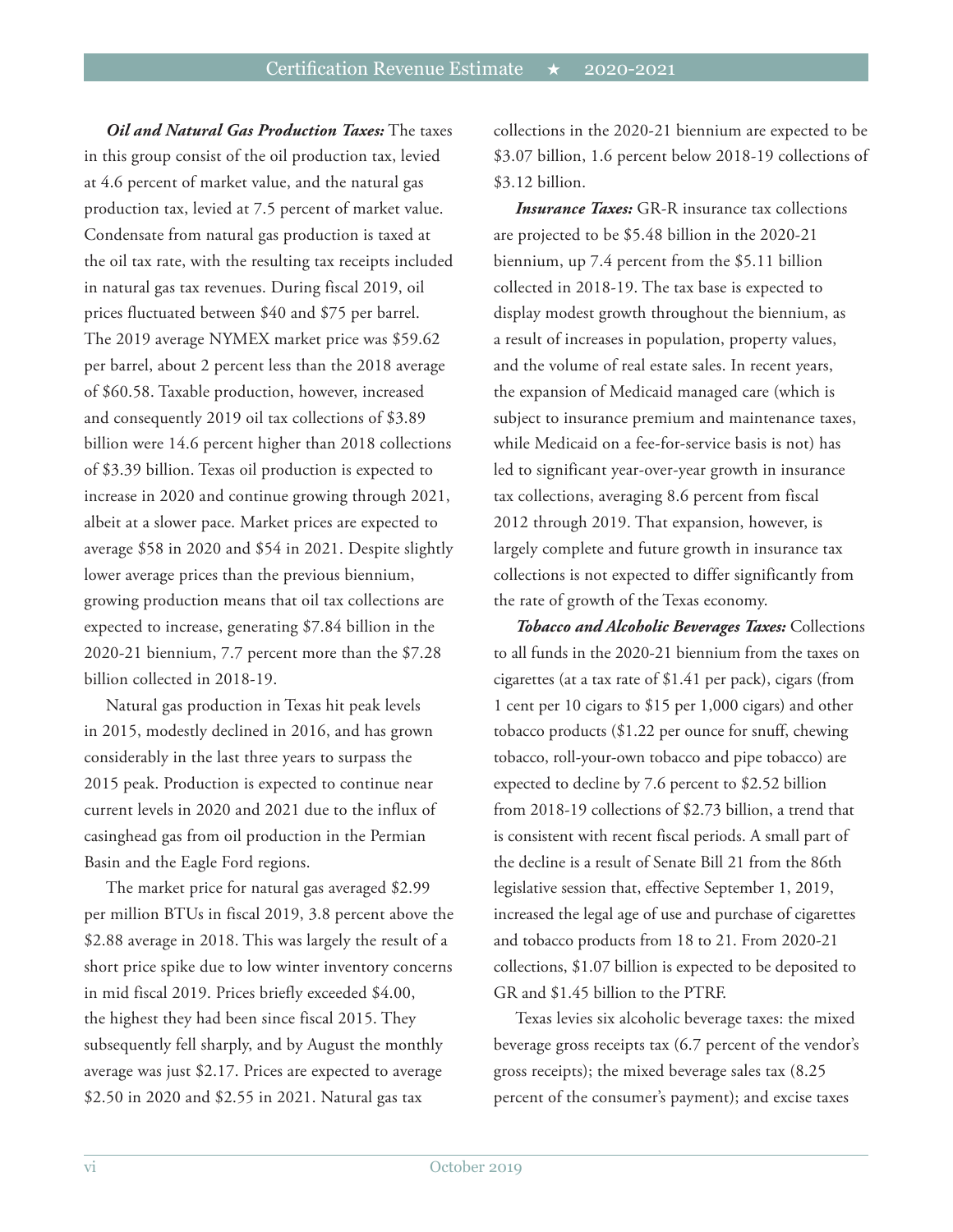on liquor (\$2.40 per gallon), beer (\$6 per barrel, or 19.4 cents per gallon), wine (from 20.4 to 51.6 cents per gallon), and ale (19.8 cents per gallon). Alcoholic beverage tax collections are deposited to GR. In 2020- 21, collections are expected to grow by 9.4 percent to \$2.91 billion, compared to \$2.66 billion in 2018-19.

*Motor Fuel Taxes:* Taxes on motor fuels are levied at a rate of 20 cents per gallon for gasoline and diesel fuel, and on liquefied and compressed natural gas at a rate of 15 cents per gallon. Approximately 75 percent of collections from these taxes are deposited to the SHF, with the remaining 25 percent deposited to GR-R funds. GR-R collections from these taxes are estimated to be \$2.06 billion in the 2020-21 biennium, an increase of 3.8 percent from 2018-19 collections of \$1.99 billion. The revenue growth is primarily due to continued population increases and a stable and growing economy.

*Hotel Occupancy Tax:* The hotel occupancy tax is imposed on a person who pays for a hotel, motel, or a similar facility, at a state tax rate of 6 percent of the price paid for the room. All collections from this tax are deposited to GR. Fiscal 2019 was a year of solid growth in hotel tax collections, reaching \$636 million, an increase of 5.8 percent from 2018. For the 2018-19 biennium, collections were \$1.24 billion, 17.6 percent more than in 2016-17. In 2020-21, collections are expected to reach \$1.35 billion, a 9.3 percent increase from 2018-19. Local taxing authorities are authorized to impose an additional hotel tax that is collected at the local level and is used for local governmental purposes.

*Utility Taxes:* The utility taxes group has three separate taxes: the gas, electric, and water utility tax, which accounted for 83 percent of the group's tax collections in fiscal 2019; the public utility gross receipts assessment; and the gas utility pipeline tax. Collections from the utility taxes are deposited to GR, and in the 2018-19 biennium total collections were

\$923.75 million, an increase of 5.7 percent from 2016- 17. Higher than normal summer temperatures in 2018, a slight increase in electricity demand, and higher retail electricity and natural gas prices led to an increase in taxable receipts in the 2018-19 biennium. In the 2020- 21 biennium revenue collections are expected to grow by 3.8 percent, to reach \$959.3 million.

*Other Taxes:* This category includes the taxes on oil well services, coin-operated amusement machines, cement, and combative sports admissions, as well as tax refunds to employers of certain welfare recipients. Total GR-R collections for the category are estimated to be \$417.48 million in the 2020-21 biennium, slightly less than 2018-19 collections of \$419 million.

#### **Non-Tax Revenue**

In the 2020-21 biennium, the state's GR-R funds are expected to receive \$14.99 billion in non-tax revenue, 1.9 percent more than the \$14.72 billion collected in 2018-19. The major revenue sources are interest and investment income; licenses, fees, fines and penalties; state health service fees and rebates; net lottery proceeds; escheated estates; and settlements of claims.

*Interest and Investment Income:* GR-R interest and investment income in the 2020-21 biennium is expected be \$3.54 billion, an increase of 20.6 percent from the \$2.93 billion collected in 2018-19. This revenue category includes interest earnings on state deposits. The Permanent School Fund (PSF) traditionally produces most of the investment income accruing to GR-R funds. The substantial increase in estimated revenue is due to a larger PSF corpus balance and distributions from the PSF to the Available School Fund (ASF) adopted by the State Board of Education and the School Land Board for 2020-21. In addition, the total assumes a supplemental distribution of \$300 million to the ASF in each year of the biennium; this supplemental distribution, however, is contingent on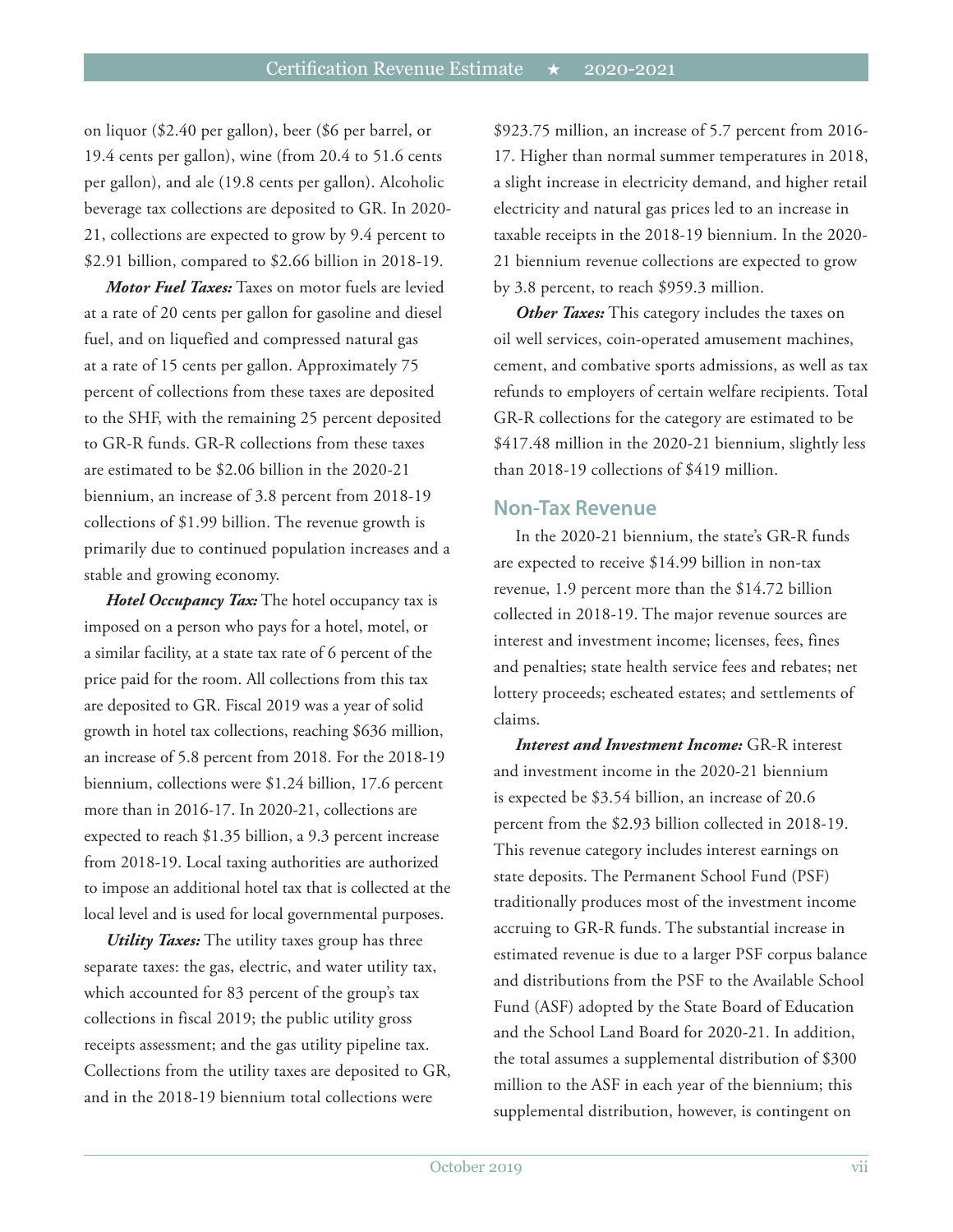passage of a constitutional amendment on November 5, 2019, as well as approval by the School Land Board.

*Licenses, Fees, Fines, and Penalties:* Texas collects revenue from charges levied on a wide variety of business and personal activities. Examples include transportation (vehicle registrations and inspections, drivers licenses); business regulation (securities fees, professional licenses); natural resources (environmental permits); parks and wildlife (parks fees, fishing/hunting licenses); education (university tuition); and court charges. GR-R collections in the 2020-21 biennium are expected to reach \$2.84 billion, an increase of 0.4 percent from the \$2.83 billion collected in 2018-19.

*State Health Service Fees and Rebates:* For 2020- 21, GR-R collections in this category are expected to be \$2.05 billion, 11.7 percent less than the \$2.32 billion received in 2018-19. Most of the category's revenue comes from the federally mandated and statesupplemental Medicaid vendor drug programs that consist of rebates the state collects from manufacturers of drugs that are covered by state Medicaid programs. Based on estimates provided by the Texas Health and Human Services Commission and the Legislative Budget Board, in 2020-21 the GR portion of these rebates is expected to total \$1.58 billion, 14.7 percent less than the \$1.86 billion received in 2018-19.

*Net Lottery Proceeds:* This category primarily comprises revenue received from the sale of all Texas lottery games, less prize payouts administered by lottery retailers, a retailer commission of 5 percent, and other items. Approximately 60 percent of net lottery proceeds are transferred to the Foundation School Account in GR to support public education in Texas. These transfers in the 2020-21 biennium are expected to total \$2.89 billion, a decrease of 0.8 percent from the \$2.91 billion transferred in 2018- 19. The estimate assumes average jackpot levels in 2020-21, along with continued growth in scratch-off games. While large jackpots on multi-state draw games (i.e., games in which customers select numbers for play such as Powerball and Mega Millions) can result in substantially increased game sales and transfers for public education, their occurrence is random and unpredictable.

*Unclaimed Property and Escheated Estates:* For this revenue category, which includes unclaimed property submitted to the state, GR-R collections are expected to be \$1.49 billion in the 2020-21 biennium, 12.2 percent more than 2018-19 collections of \$1.33 billion. The increase is partly due to an anticipated sale of approximately \$100 million in abandoned stock. The category's revenues are the proceeds from abandoned personal property such as checking accounts, savings accounts, certificates of deposit, safe deposit boxes, stocks, bonds, mutual funds, mineral proceeds, and other types of property.

*Tobacco Suit Settlement Claims:* In fiscal 1999, Texas began receiving regularly scheduled court settlement payments from tobacco product manufacturers. In the 2020-21 biennium, Texas tobacco settlement receipts are expected to total \$884.2 million, a 5.7 percent decline from the \$938.1 million collected in 2018-19. Tobacco settlement payments have been affected negatively by the declining trend in national cigarette consumption, which has reduced the sales volume of the settling cigarette manufacturers and thereby lowered settlement payments.

#### **Revenue to All Funds**

Revenue collections deposited to all funds are expected to total \$259.70 billion in the 2020-21 biennium, 4.7 percent more than the \$248.11 billion collected in 2018-19. In 2020-21, GR-R receipts are projected to total \$123.13 billion, 7.0 percent more than the 2018-19 total of \$115.02 billion.

Dedicated federal income in 2020-21 is expected to account for \$87.89 billion, 7.8 percent more than the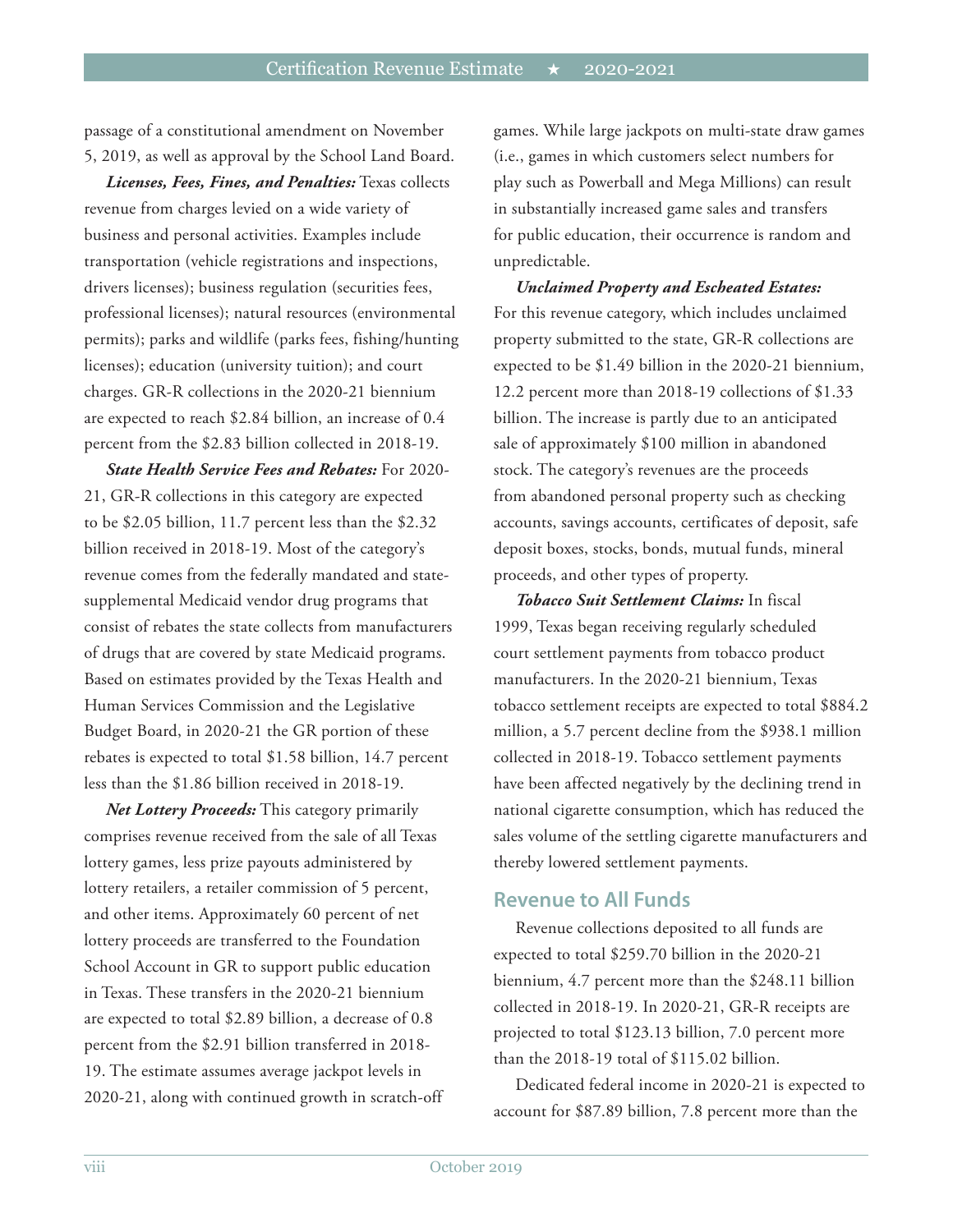\$81.52 billion received in 2018-19. Most federal funds received will be used for health and human services, highway construction and maintenance, and public education.

A second large source of all-funds revenue is the SHF share of motor fuel tax revenues; this fund is constitutionally dedicated to activities associated with the state highway system.

Total estimated revenues do not include certain local funds appropriated but not deposited into the State Treasury, but do include certain revenues deposited in the State Treasury but not appropriated, such as royalties deposited to the PSF.

Note: This report contains estimates and projections that are based on available information, assumptions and estimates as of the date of the forecasts upon which they are based. Assumptions involve judgments about future economic and market conditions and events that are difficult to predict. Actual results could differ from those predicted, and the difference could be material.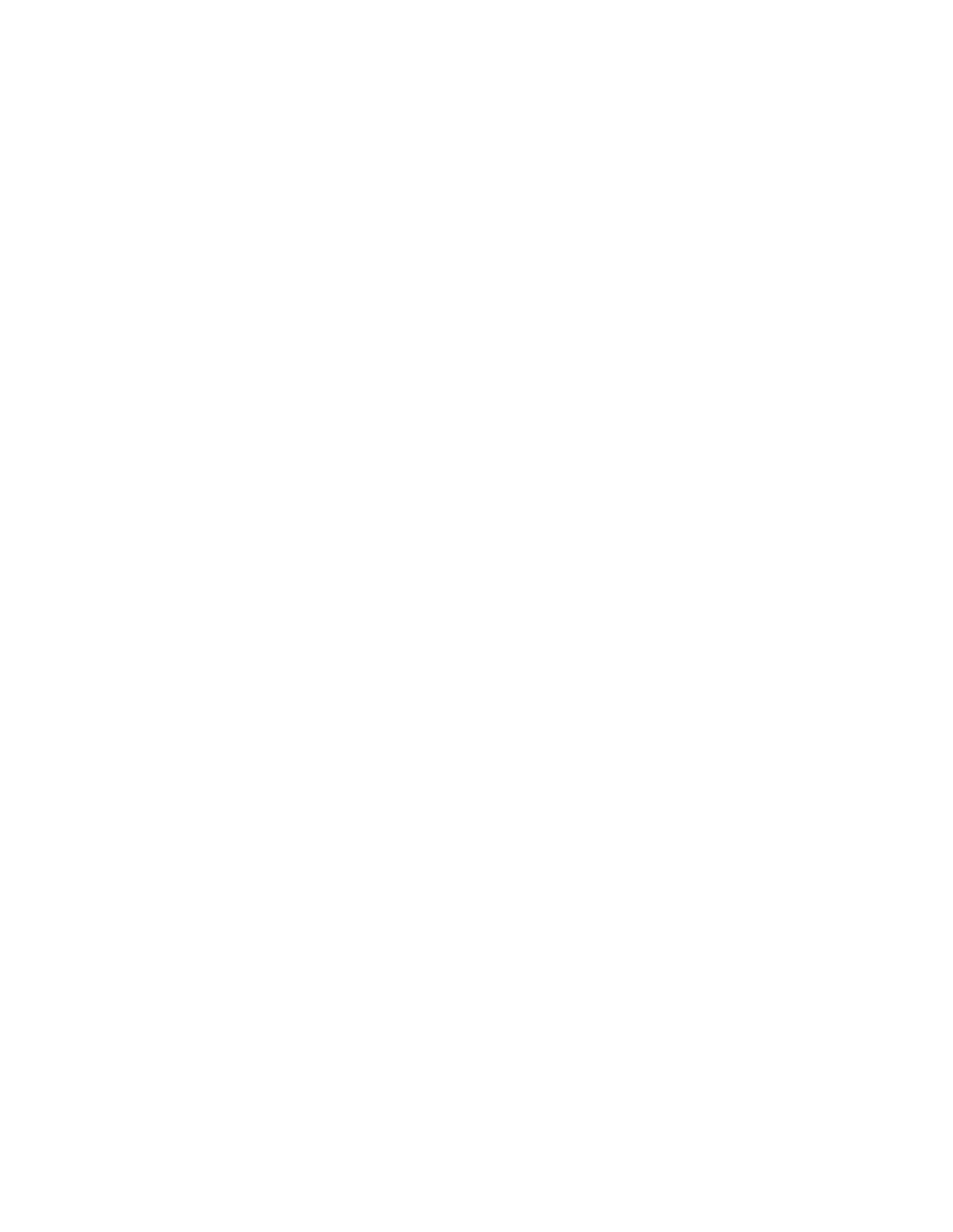## TABLE 1 **General Revenue-Related Funds, by Source and Biennium**

(in millions of dollars)

| <b>Tax Collections</b>                          | 2018-19        | 2020-21       | <b>Percent Change</b> |
|-------------------------------------------------|----------------|---------------|-----------------------|
| <b>Sales Taxes</b>                              | \$<br>60,727   | 66,690<br>\$  | 9.8%                  |
| Motor Vehicle Sales and Rental Taxes            | 9,898          | 10,067        | 1.7                   |
| Motor Fuel Taxes                                | 1,989          | 2,065         | 3.8                   |
| Franchise Tax                                   | 5,792          | 6,215         | 7.3                   |
| Oil Production Tax                              | 7,278          | 7,838         | 7.7                   |
| <b>Insurance Taxes</b>                          | 5,105          | 5,483         | 7.4                   |
| Cigarette and Tobacco Taxes                     | 1,156          | 1,071         | (7.4)                 |
| Natural Gas Production Tax                      | 3,117          | 3,067         | (1.6)                 |
| Alcoholic Beverages Taxes                       | 2,661          | 2,911         | 9.4                   |
| Hotel Occupancy Tax                             | 1,237          | 1,352         | 9.3                   |
| <b>Utility Taxes</b>                            | 924            | 959           | 3.8                   |
| <b>Other Taxes</b>                              | 419            | 417           | (0.4)                 |
| <b>Total Tax Collections</b>                    | 100,304<br>S   | 108,136<br>\$ | 7.8%                  |
|                                                 |                |               |                       |
| <b>Non-Tax Collections</b>                      |                |               |                       |
| Licenses, Fees, Fines, and Penalties            | \$<br>2,827    | \$<br>2,839   | 0.4%                  |
| <b>State Health Service Fees and Rebates</b>    | 2,317          | 2,047         | (11.7)                |
| Net Lottery Proceeds                            | 2,908          | 2,885         | (0.8)                 |
| Land Income                                     | $\overline{4}$ | 17            | 339.2                 |
| Interest and Investment Income                  | 2,934          | 3,539         | 20.6                  |
| Settlements of Claims                           | 1,135          | 1,016         | (10.5)                |
| <b>Escheated Estates</b>                        | 1,330          | 1,491         | 12.2                  |
| Sales of Goods and Services                     | 261            | 264           | 1.2                   |
| Other Revenue                                   | 1,003          | 896           | (10.7)                |
| <b>Total Non-Tax Collections</b>                | \$<br>14,718   | 14,994<br>\$  | 1.9%                  |
| <b>Total Net Revenue</b>                        | 115,022<br>S   | 123,130<br>\$ | $7.0\%$               |
|                                                 |                |               |                       |
| <b>Balances and Adjustments</b>                 |                |               |                       |
| Beginning Balance in Fund 1                     | \$<br>618      | \$<br>4,290   |                       |
| Beginning Balances in Funds 2 and 3             | 266            | 431           |                       |
| Change in GR-Dedicated Account Balances         | 1,288          | 388           |                       |
| Reserve for Transfers to Economic Stabilization |                |               |                       |
| and State Highway Funds                         | (6,099)        | (6,481)       |                       |
| <b>Total Balances and Adjustments</b>           | (3,927)<br>\$  | (1,373)<br>\$ |                       |
|                                                 |                |               |                       |
| <b>Total General Revenue-Related Funds</b>      |                |               |                       |
| <b>Available for Certification</b>              | S<br>111,095   | 121,757<br>S  | $9.6\%$               |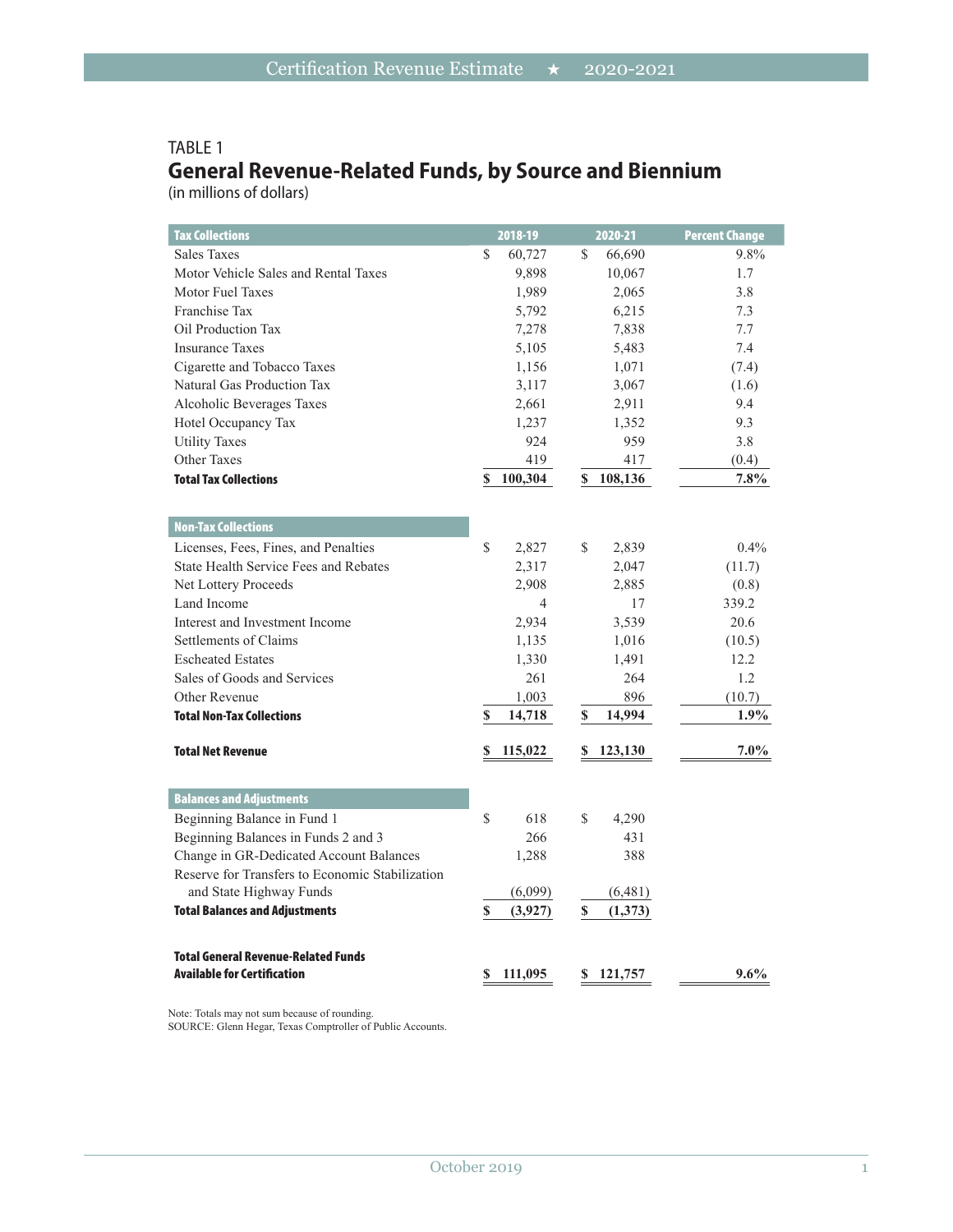# TABLE 2 **General Revenue-Related Spending in the 2020-21 Biennium**

(in millions of dollars)

| <b>Total</b>                                                                                  | \$118,864 |
|-----------------------------------------------------------------------------------------------|-----------|
| Emergency Appropriations and Reductions, and Other Legislation Making Appropriations, net *** | 180       |
| Method of Finance Reclassifications and Other Adjustments, net <sup>**</sup>                  | (176)     |
| General Appropriations Act*                                                                   | \$118,859 |

\* Conference Committee Report for HB 1, 86th Legislature, Regular Session.

\*\* Includes net amounts associated with the method of finance reclassification in HB 1 and also includes adjustments to General Revenue costs as a result of the revised estimate of revenue to the Property Tax Relief Fund, Teacher Retirement System fiscal year end settle-up and other fiscal year end payments.

\*\*\* Includes appropriations made in SB 500 and HB 4071, 86th Legislature, Regular Session.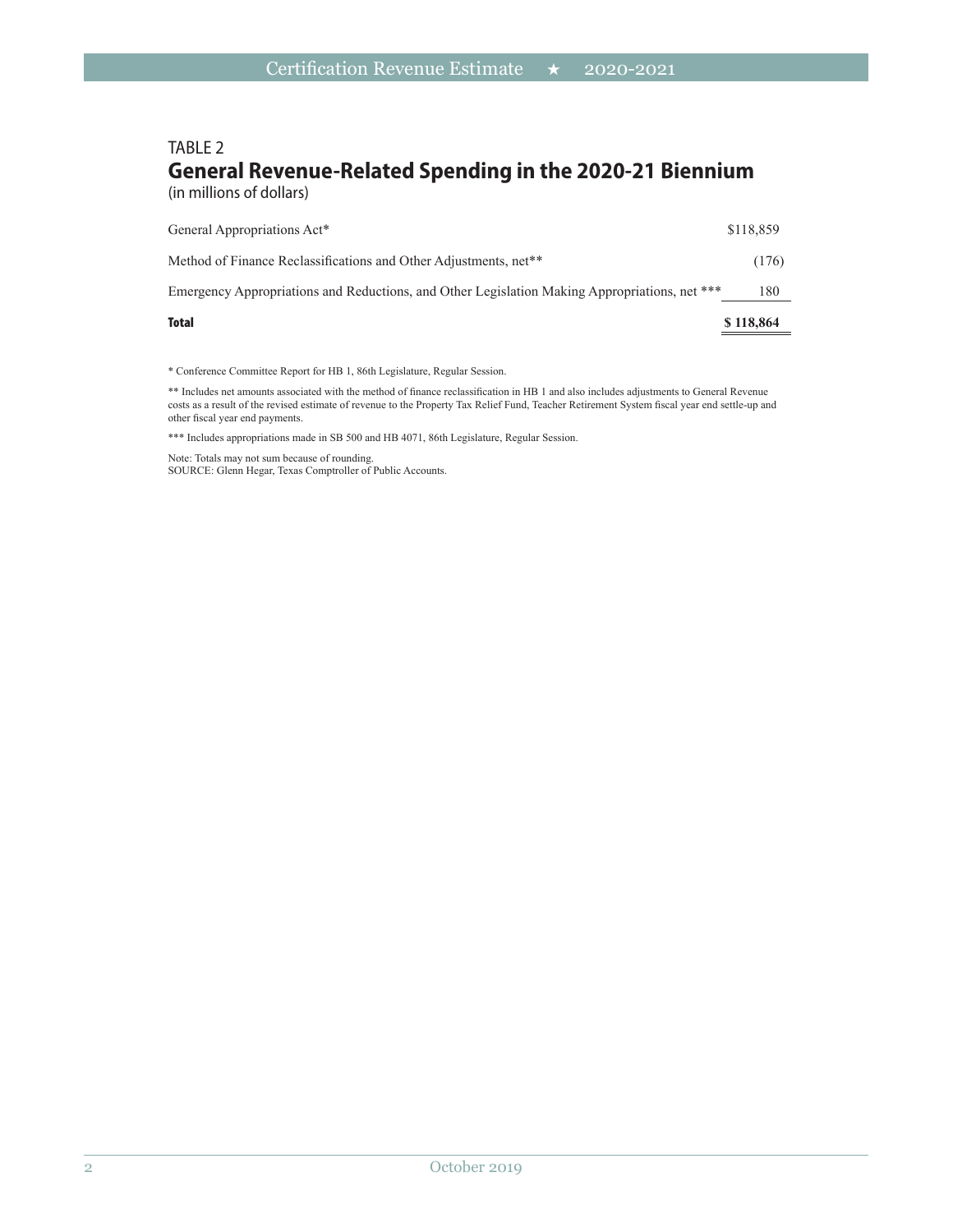### TABLE 3 **General Revenue-Related Balances and Available Revenue**

(in millions of dollars)

| <b>Fiscal 2020 Cash Balances</b>                                     |              |              |
|----------------------------------------------------------------------|--------------|--------------|
| Beginning General Revenue Fund Cash                                  | \$.<br>8,412 |              |
| Less: Dedicated Oil Overcharge Account                               | (80)         |              |
| Less: Dedicated Lottery Account                                      | (239)        |              |
| Less: Texas Enterprise Account                                       | (269)        |              |
| Less: Statewide Electronic Filing Account                            | (17)         |              |
| Less: Governor's University Research Initiative Account              | (84)         |              |
| Less: Constitutionally Dedicated Victims of Crime Accounts           | (72)         |              |
| Less: Texas Military Revolving Account                               | (0)          |              |
| Less: Federal Elections Improvement Account                          | (24)         |              |
| Less: Judicial and Court Personnel Training Fund Account             | (5)          |              |
| Less: BP Spill Oil Fund Account                                      | (0)          |              |
| Less: Reserve for Economic Stabilization and                         |              |              |
| State Highway Funds Transfer                                         | (3,331)      |              |
| Beginning Balances in Funds 2 and 3                                  | 431          |              |
| <b>Balances Available for Certification</b>                          |              | \$<br>4,721  |
| <b>Fiscal 2020-21 Revenue</b>                                        |              |              |
| <b>Estimated Tax Collections</b>                                     | \$108,136    |              |
| <b>Estimated Other Revenue</b>                                       | 14,994       |              |
| <b>Total Estimated Net Revenue</b>                                   |              | \$123,130    |
| Fiscal 2020-21 Other Adjustments                                     |              |              |
| Change in Dedicated General Revenue Account Balances                 | S<br>388     |              |
| Reserve for Economic Stabilization and State Highway Funds Transfers | (6,481)      |              |
|                                                                      |              | (6,093)<br>S |
| <b>Total Fiscal 2020-21 Estimated Available Revenue and Balances</b> |              | \$121,757    |
| Less: Fiscal 2020-21 Estimated Expenditures                          |              | (118, 864)   |
| <b>Fiscal 2020-21 Ending Certification Balance</b>                   |              | 2,893        |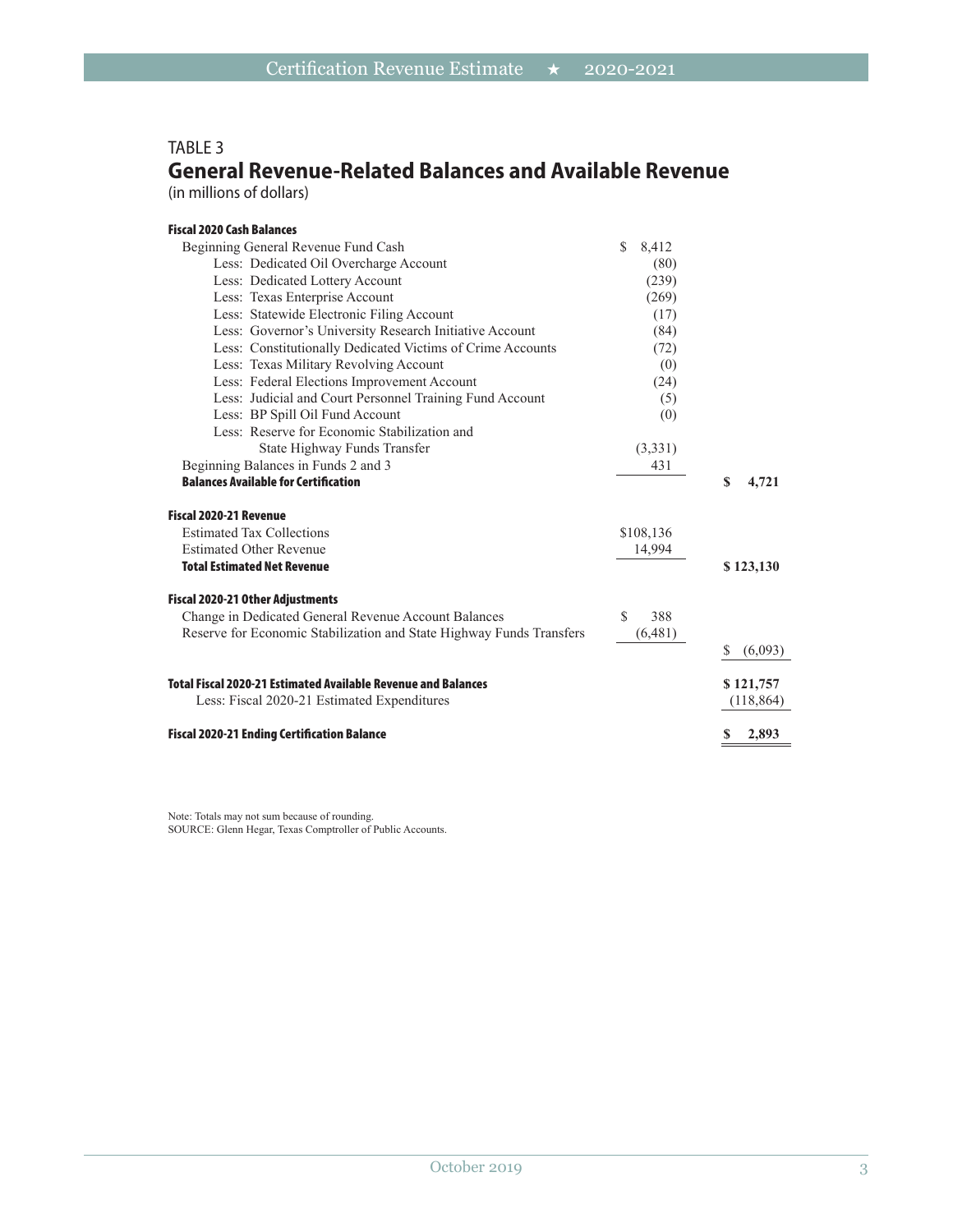# TABLE 4 **Texas Economic History and Outlook for Fiscal Years 2012 to 2021**

Fall 2019 Forecast

| <b>TEXAS ECONOMY</b>                                                                | 2012        | 2013         | 2014         | 2015         | 2016         | 2017         | 2018         | 2019*        | 2020*        | 2021*        |
|-------------------------------------------------------------------------------------|-------------|--------------|--------------|--------------|--------------|--------------|--------------|--------------|--------------|--------------|
| Real Gross State Product (Billion 2012 \$)                                          | 1,395       | 1,460        | 1,497        | 1,578        | 1,593        | 1,614        | 1,660        | 1,732        | 1,778        | 1,822        |
| Annual percent change                                                               | 4.9         | 4.7          | 2.6          | 5.4          | 1.0          | 1.3          | 2.8          | 4.4          | 2.6          | 2.5          |
| Gross State Product (Billion Current \$)                                            | 1,390       | 1,482        | 1,553        | 1,572        | 1,557        | 1,629        | 1,745        | 1,840        | 1,933        | 2,037        |
| Annual percent change                                                               | 6.4         | 6.6          | 4.8          | 1.2          | (0.9)        | 4.6          | 7.1          | 5.4          | 5.1          | 5.4          |
| Personal Income (Billion Current \$)                                                | 1,111       | 1,156        | 1,228        | 1,280        | 1,283        | 1,326        | 1,392        | 1,457        | 1,525        | 1,604        |
| Annual percent change                                                               | 7.1         | 4.1          | 6.1          | 4.3          | 0.2          | 3.4          | 5.0          | 4.7          | 4.7          | 5.2          |
| Nonfarm Employment (Thousands)                                                      | 10,825      | 11,163       | 11,493       | 11,821       | 11,975       | 12,168       | 12,431       | 12,713       | 12,958       | 13,139       |
| Annual percent change                                                               | 2.6         | 3.1          | 3.0          | 2.8          | 1.3          | 1.6          | 2.2          | 2.3          | 1.9          | 1.4          |
| Resident Population (Thousands)                                                     | 26,031      | 26,445       | 26,918       | 27,419       | 27,877       | 28,274       | 28,655       | 29,041       | 29,437       | 29,836       |
| Annual percent change                                                               | 1.7         | 1.6          | 1.8          | 1.9          | 1.7          | 1.4          | 1.3          | 1.3          | 1.4          | 1.4          |
| Unemployment Rate (Percent)                                                         | 7.0         | 6.4          | 5.4          | 4.5          | 4.6          | 4.5          | 3.9          | 3.6          | 3.4          | 3.6          |
| NYMEX Oil Price (\$ per Barrel)                                                     | 94.28       | 93.65        | 101.05       | 64.94        | 41.40        | 48.77        | 60.58        | 59.62        | 58.00        | 54.00        |
| NYMEX Natural Gas Price (\$ per Million BTUs)                                       | 3.10        | 3.48         | 4.18         | 3.34         | 2.30         | 3.04         | 2.88         | 2.99         | 2.50         | 2.55         |
| <b>U.S. ECONOMY</b>                                                                 |             |              |              |              |              |              |              |              |              |              |
| Real Gross Domestic Product (Billion 2012 \$)                                       | 16,138      | 16,389       | 16,792       | 17,322       | 17,600       | 17,984       | 18,523       | 18,962       | 19,397       | 19,824       |
| Annual percent change                                                               | 2.3         | 1.6          | 2.5          | 3.2          | 1.6          | 2.2          | 3.0          | 2.4          | 2.3          | 2.2          |
| Consumer Price Index (1982-84=100)                                                  | 228.5       | 232.3        | 236.0        | 236.8        | 238.9        | 243.9        | 249.7        | 254.5        | 260.0        | 265.0        |
| Annual percent change                                                               | 2.4         | 1.6          | 1.6          | 0.3          | 0.9          | 2.1          | 2.4          | 1.9          | 2.2          | 1.9          |
| Personal Consumption Expenditures Deflator<br>$(2012=100)$<br>Annual percent change | 99.6<br>2.1 | 101.0<br>1.5 | 102.6<br>1.5 | 103.0<br>0.4 | 103.7<br>0.7 | 105.4<br>1.7 | 107.6<br>2.1 | 109.3<br>1.6 | 111.5<br>2.0 | 113.6<br>1.9 |
| Prime Interest Rate (Percent)                                                       | 3.3         | 3.3          | 3.3          | 3.3          | 3.4          | 3.9          | 4.7          | 5.4          | 5.3          | 5.5          |

\* Estimated or projected

SOURCES: Glenn Hegar, Texas Comptroller of Public Accounts; and IHS Markit.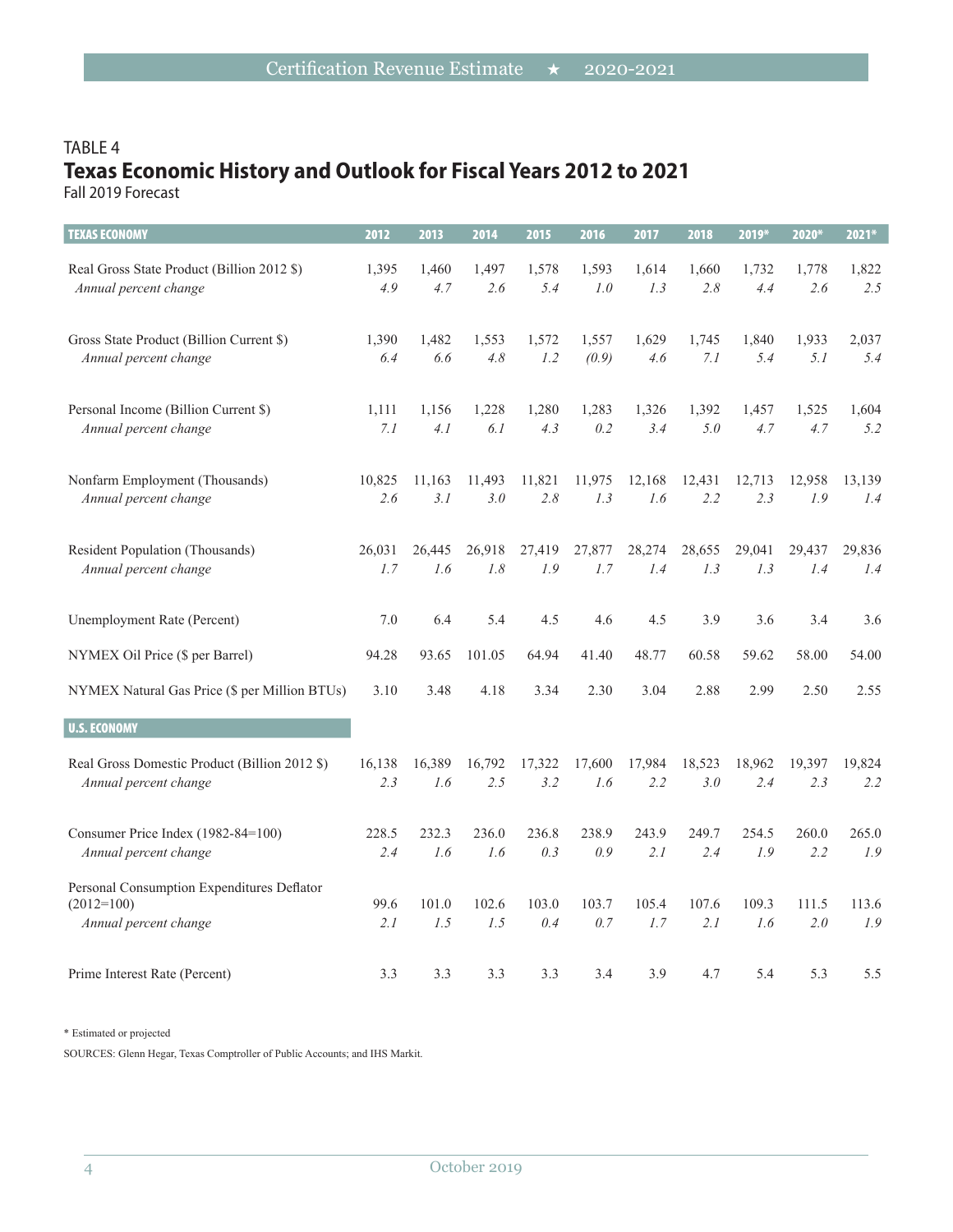## TABLE A-1 **Estimated General Revenue-Related Balances, Revenue, Disbursements, and Appropriation Authority**

|                                                                             | <b>Thousands of Dollars</b> |                           |  |
|-----------------------------------------------------------------------------|-----------------------------|---------------------------|--|
|                                                                             | 2020                        | 2021                      |  |
|                                                                             |                             |                           |  |
| <b>Revenue and Beginning Fund Balances</b>                                  |                             |                           |  |
| General Revenue-Related Adjusted Fund Balance*                              | <sup>\$</sup><br>4,720,816  | 1,739,663<br><sup>S</sup> |  |
| General Revenue-Related Revenue**                                           | 60,778,480                  | 62,351,172                |  |
| <b>Adjustment to Dedicated Account Balances</b>                             | 193,791                     | 193,791                   |  |
| <b>Total Revenue and Beginning Fund Balances</b>                            | 65,693,087<br>S.            | 64,284,626<br>S.          |  |
|                                                                             |                             |                           |  |
| <b>Probable Disbursements and Other Adjustments</b>                         |                             |                           |  |
| Disbursements for Foundation School Programs                                | \$20,822,601                | \$21,651,774              |  |
| State Technology and Instructional Materials Disbursements                  | 1,091,430                   | 10,000                    |  |
| Other Probable Disbursements                                                | 38,860,551                  | 36,427,350                |  |
| Reserve for Transfers to the Economic Stabilization and State Highway Funds | 3,178,843                   | 3,302,166                 |  |
| <b>Total Probable Disbursements and Other Adjustments</b>                   | \$63,953,424                | \$ 61,391,290             |  |
|                                                                             |                             |                           |  |
| <b>Estimated Ending Certification Balance, August 31</b>                    | S<br>1,739,663              | S<br>2,893,336            |  |
|                                                                             |                             |                           |  |
| <b>Appropriation Authority</b>                                              |                             |                           |  |
| Prior-Year Authority                                                        | 2,642,040<br>\$             |                           |  |
| Current-Year Authority                                                      | 60,774,582                  |                           |  |
| <b>Total Appropriation Authority</b>                                        | 63,416,622<br>S.            |                           |  |
|                                                                             |                             |                           |  |

\* Excludes constitutionally restricted accounts, dedicated lottery proceeds, oil overcharge and other general revenue-dedicated account balances that are not available for certification.

\*\* Excludes constitutionally restricted motor fuel, sales and motor vehicles sales taxes transfers to the State Highway Fund.

Note: Totals may not sum because of rounding.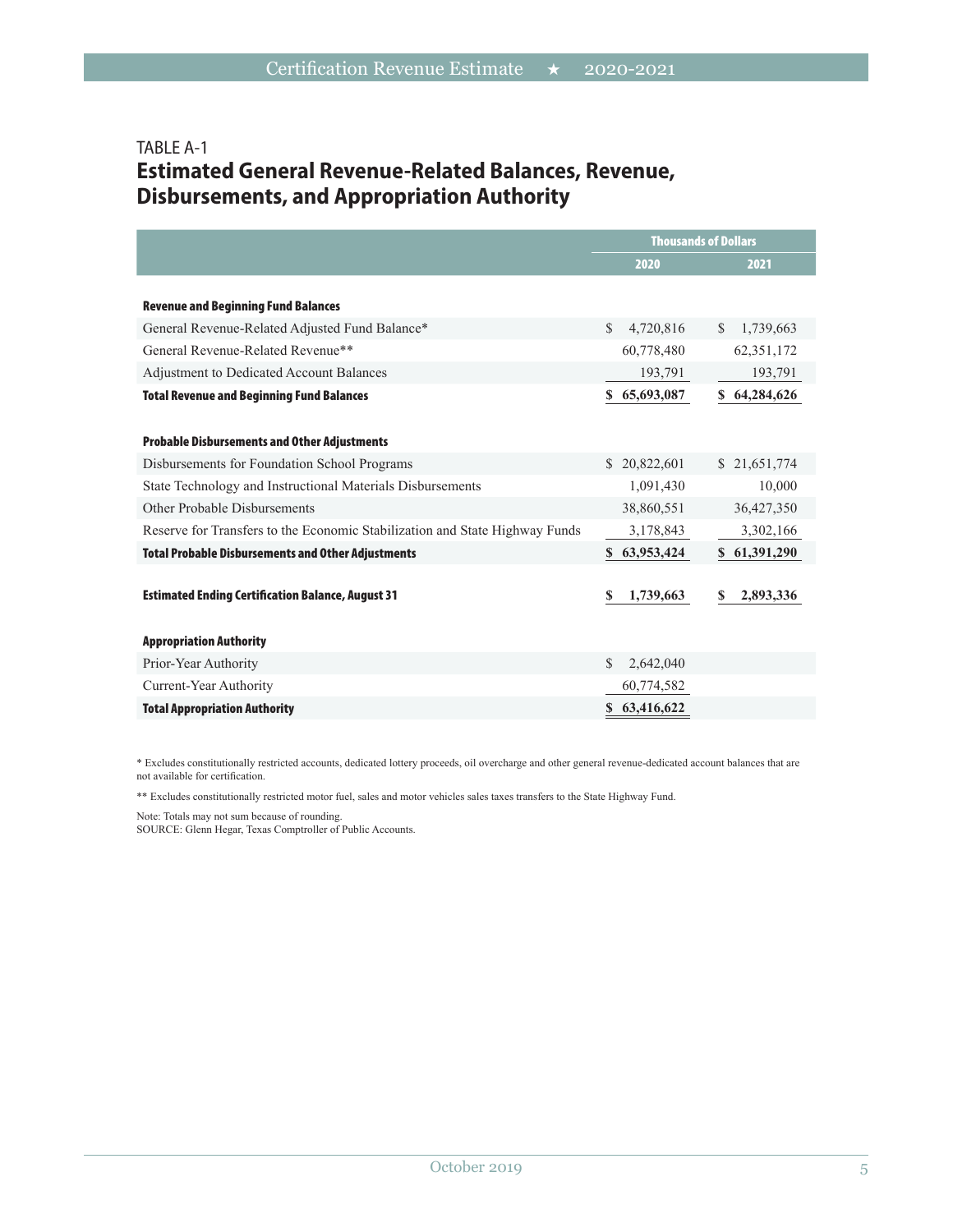#### TABLE A-2 **Estimated General Revenue-Related Revenue and Balances Available for Certification**

|                                                                             | <b>Thousands of Dollars</b> |                           |  |
|-----------------------------------------------------------------------------|-----------------------------|---------------------------|--|
|                                                                             | 2018-19                     | 2020-21                   |  |
|                                                                             |                             |                           |  |
| <b>Beginning Fund Balances</b>                                              |                             |                           |  |
| Consolidated General Revenue Fund Adjusted Balance                          | $\mathbb{S}$<br>617,699     | $\mathbb{S}$<br>4,289,697 |  |
| Available School Fund Balance                                               | 29,122                      | 58,188                    |  |
| State Technology and Instructional Materials Fund Balance                   | 236,617                     | 372,930                   |  |
| <b>Total Beginning Fund Balances</b>                                        | S<br>883,438                | S<br>4,720,816            |  |
|                                                                             |                             |                           |  |
| <b>Revenue</b>                                                              |                             |                           |  |
| General Revenue Fund                                                        | \$109,175,823               | \$116,653,870             |  |
| Available School Fund*                                                      | 2,778,223                   | 3,419,528                 |  |
| State Technology and Instructional Materials Fund                           | 29,315                      | 25,026                    |  |
| <b>Foundation School Account</b>                                            | 3,038,825                   | 3,031,228                 |  |
| <b>Total Revenue</b>                                                        | \$115,022,185               | \$123,129,652             |  |
|                                                                             |                             |                           |  |
| <b>Other Adjustments</b>                                                    |                             |                           |  |
| Change in General Revenue-Dedicated Account Balances                        | 1,288,263<br>\$.            | <sup>\$</sup><br>387,583  |  |
| Reserve for Transfers to the Economic Stabilization and State Highway Funds | (6,098,871)                 | (6,481,009)               |  |
| <b>Total Other Adjustments</b>                                              | (4,810,608)<br>S.           | (6,093,426)<br>S          |  |
|                                                                             |                             |                           |  |
| <b>Total General Revenue-Related Revenue and Balances</b>                   | \$111,095,016               | \$121,757,042             |  |

\* Assumes a supplemental distribution of \$300 million to the Available School Fund in each year of the 2020-21 biennium, contingent on passage of a constitutional amendment on November 5, 2019, as well as approval by the School Land Board.

Note: Totals may not sum because of rounding.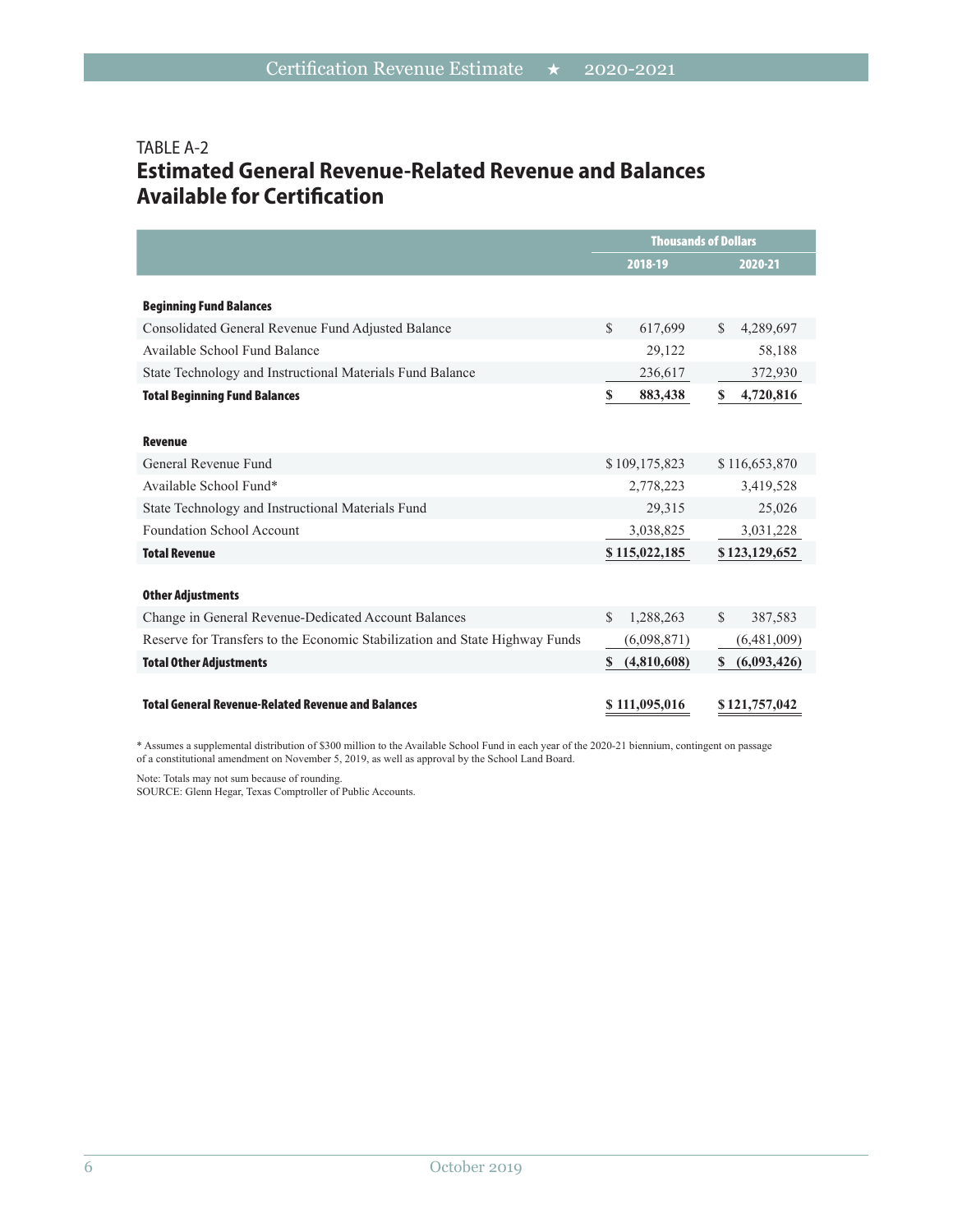#### TABLE A-3 **Estimated General Revenue-Related Funds Revenue**

| <b>Object</b>        |                                                                      |    | <b>Thousands of Dollars</b> |              |              |
|----------------------|----------------------------------------------------------------------|----|-----------------------------|--------------|--------------|
| Code                 | <b>Description</b>                                                   |    | 2020                        |              | 2021         |
|                      | General Revenue Fund                                                 |    |                             |              |              |
| 3004                 | Motor Vehicle Sales and Use Tax                                      | S  | 4,483,421                   | S.           | 4,532,739    |
| 3005                 | Motor Vehicle Rental Tax                                             |    | 341,559                     |              | 356,516      |
| 3007                 | Gasoline Tax                                                         |    | 2,825,645                   |              | 2,862,566    |
| 3008                 | Diesel Fuel Tax                                                      |    | 972,700                     |              | 996,831      |
| 3016                 | Motor Vehicle Sales and Use Tax-Seller Financed Motor Vehicles       |    | 165,724                     |              | 168,209      |
| 3024                 | Driver's License Point Surcharges                                    |    | 53,287                      |              | 53,287       |
| 3027                 | Driver Record Information Fees                                       |    | 2,942                       |              | 2,986        |
| 3102                 | Limited Sales and Use Tax                                            |    | 35,200,800                  |              | 36,328,800   |
| 3111                 | Boat and Boat Motor Sales and Use Tax                                |    | 78,057                      |              | 82,073       |
| 3114                 | <b>Escheated Estates</b>                                             |    | 785,219                     |              | 706,103      |
| 3130                 | Franchise/Business Margins Tax                                       |    | 3,054,000                   |              | 3,160,900    |
| 3139                 | Hotel Occupancy Tax                                                  |    | 661,481                     |              | 690,942      |
| 3175                 | Professional Fees                                                    |    | 63,066                      |              | 62,327       |
| 3186                 | <b>Securities Fees</b>                                               |    | 140,000                     |              | 140,000      |
| 3201                 | Insurance Premium Taxes                                              |    | 2,523,561                   |              | 2,659,341    |
| 3219                 | Insurance Maintenance Tax-Workers' Compensation Division and OIEC    |    | 57,089                      |              | 57,089       |
| 3230                 | Public Utility Gross Receipts Assessment                             |    | 54,700                      |              | 55,500       |
| 3233                 | Gas, Electric and Water Utility Tax                                  |    | 389,800                     |              | 395,600      |
| 3250                 | Mixed Beverage Gross Receipts Tax                                    |    | 535,300                     |              | 563,100      |
| 3251                 | Mixed Beverage Sales Tax                                             |    | 653,400                     |              | 687,400      |
| 3253                 | Liquor Tax                                                           |    | 100,600                     |              | 102,000      |
| 3258                 | <b>Beer Tax</b>                                                      |    | 102,700                     |              | 102,700      |
| 3275                 | Cigarette Tax                                                        |    | 316,100                     |              | 339,000      |
| 3278                 | Cigar and Tobacco Products Tax                                       |    | 208,209                     |              | 207,411      |
| 3290                 | Oil Production Tax                                                   |    | 3,887,273                   |              | 3,950,229    |
| 3291                 | Natural Gas ProductionTax                                            |    | 1,482,832                   |              | 1,584,307    |
| 3849                 | Tobacco Suit Settlement Receipts                                     |    | 446,400                     |              | 437,800      |
| 3854                 | Interest Other - General, Non-Program                                |    | 1,125                       |              | 1,125        |
| 3950                 | Allocations to General Revenue from Special Funds                    |    | 43,697                      |              | 36,045       |
| 3952                 | Allocation of Uncompensated Care and Disproportionate Share Revenues |    | 237,333                     |              | 225,822      |
|                      | Other General Revenue Fund Revenue                                   |    | 2,970,740                   |              | 2,906,777    |
| 3901                 | Less: Motor Fuel Taxes Allocation to State Highway Fund              |    | (2,780,215)                 |              | (2,825,354)  |
| 3925                 | Less: Sales Taxes Allocation to State Highway Fund                   |    | (2,500,000)                 |              | (2,500,000)  |
| 3928                 | Less: Motor Vehicle Sales Taxes Allocation to State Highway Fund     |    | (5,691)                     |              | (29, 155)    |
|                      | Subtotal, General Revenue Fund                                       |    | \$57,552,854                |              | \$59,101,016 |
| <b>School Funds*</b> |                                                                      |    |                             |              |              |
| 3851                 | Interest on State Deposits/Investments, General Non-Program          | \$ | 3,924                       | $\mathbb{S}$ | 3,660        |
| 3910                 | Allocation from Permanent School Fund to Available School Fund**     |    | 1,705,972                   |              | 1,705,972    |
| 3922                 | State Gain from Lottery Proceeds                                     |    | 1,431,293                   |              | 1,454,194    |
|                      | Other School Funds Revenue                                           |    | 84,437                      |              | 86,330       |
|                      | <b>Subtotal, School Funds</b>                                        | \$ | 3,225,626                   | $\mathbf{s}$ | 3,250,156    |
|                      | <b>Total Estimated Net General Revenue-Related Funds</b>             |    | \$60,778,480                |              | \$62,351,172 |

\* Includes net revenue for the Available School Fund, the State Technology and Instructional Materials Fund, and the Foundation School Account.

\*\* Assumes a supplemental distribution of \$300 million to the Available School Fund in each year of the biennium, contingent on passage of a constitutional amendment on November 5, 2019, as well as approval by the School Land Board.

Note: Totals may not sum because of rounding.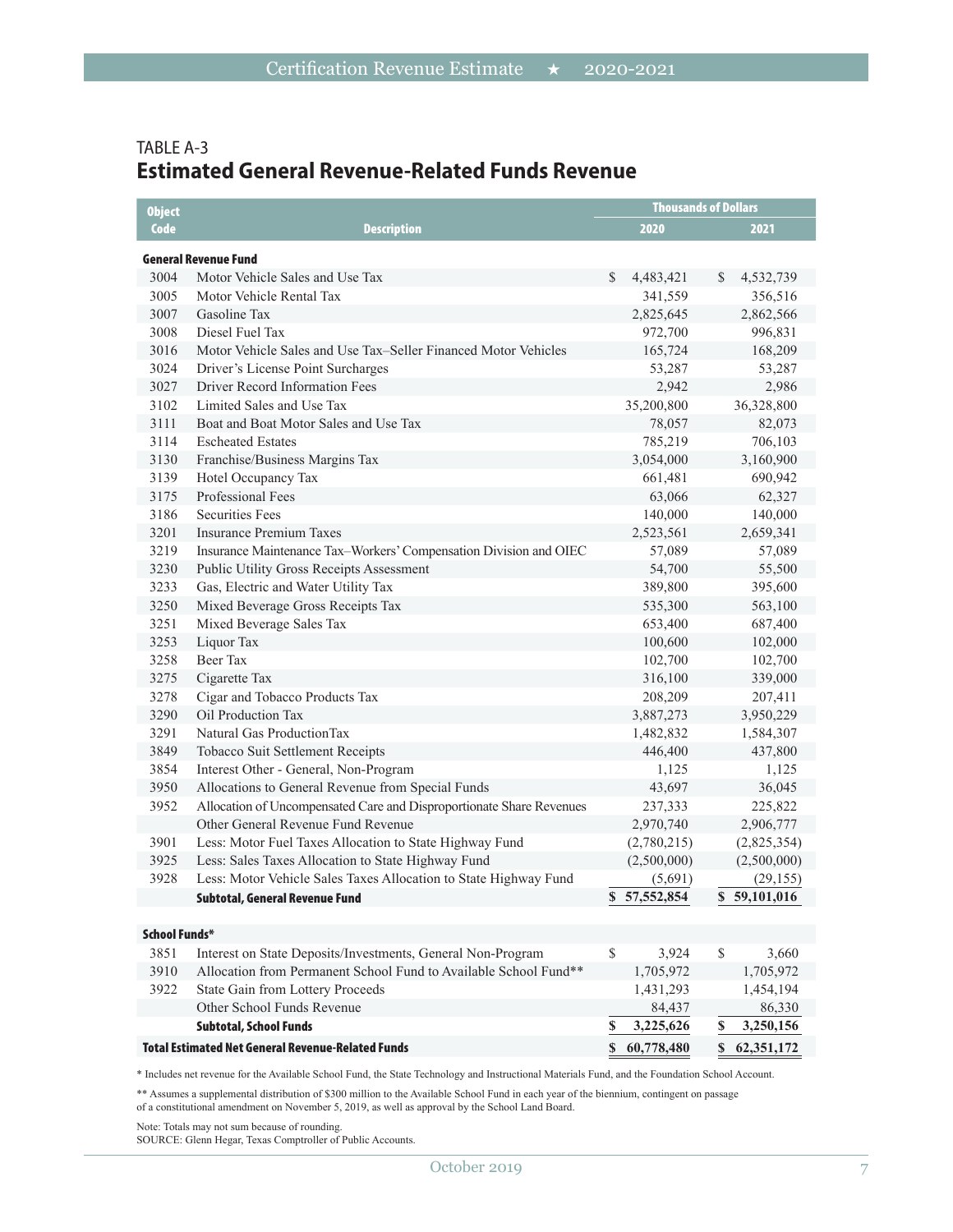| <b>Account</b> |                                                           |               | <b>Thousands of Dollars</b> |
|----------------|-----------------------------------------------------------|---------------|-----------------------------|
| <b>Number</b>  | <b>Account</b>                                            | 2020          | 2021                        |
| 9              | Game, Fish, and Water Safety                              | \$<br>147,978 | 148,185<br>S                |
| 27             | <b>Coastal Protection</b>                                 | 2,096         | 19,476                      |
| 64             | <b>State Parks</b>                                        | 56,427        | 57,027                      |
| 151            | Clean Air                                                 | 70,850        | 72,668                      |
| 153            | Water Resource Management                                 | 80,315        | 80,595                      |
| 225            | University of Houston Current                             | 88,078        | 89,078                      |
| 238            | University of Texas at Dallas Current                     | 60,751        | 61,347                      |
| 242            | Texas A&M University Current                              | 116,734       | 116,734                     |
| 244            | University of Texas at Arlington Current                  | 78,429        | 79,976                      |
| 248            | University of Texas at Austin Current                     | 122,436       | 123,627                     |
| 249            | University of Texas at San Antonio Current                | 52,128        | 52,913                      |
| 250            | University of Texas at El Paso Current                    | 33,138        | 33,630                      |
| 255            | Texas Tech University Current                             | 61,562        | 62,845                      |
| 258            | University of North Texas Current                         | 54,663        | 52,178                      |
| 259            | Sam Houston State University Current                      | 28,259        | 28,810                      |
| 421            | Criminal Justice Planning                                 | 18,890        | 18,398                      |
| 469            | Compensation to Victims of Crime                          | 78,687        | 77,775                      |
| 549            | Waste Management                                          | 37,713        | 38,321                      |
| 550            | Hazardous and Solid Waste Remediation Fees                | 29,065        | 29,224                      |
| 655            | Petroleum Storage Tank Remediation                        | 18,160        | 18,452                      |
| 5000           | Solid Waste Disposal Fees                                 | 11,631        | 11,863                      |
| 5007           | Commission on State Emergency Communications              | 19,350        | 19,350                      |
| 5025           | Lottery*                                                  | 468,351       | 480,606                     |
| 5050           | 9-1-1 Service Fees                                        | 42,200        | 42,200                      |
| 5064           | Volunteer Fire Department Assistance                      | 21,198        | 21,192                      |
| 5071           | Emissions Reduction Plan**                                | 121,703       | 124,067                     |
| 5073           | Fair Defense                                              | 43,550        | 42,613                      |
| 5080           | <b>Quality Assurance</b>                                  | 69,008        | 69,008                      |
| 5094           | <b>Operating Permit Fees</b>                              | 40,548        | 39,850                      |
| 5111           | Designated Trauma Facility and EMS                        | 131,399       | 132,252                     |
| 5155           | Oil and Gas Regulation and Cleanup                        | 76,116        | 78,398                      |
|                | <b>Other Accounts</b>                                     | 919,329       | 927,195                     |
|                | <b>Total Estimated General Revenue-Dedicated Accounts</b> | \$3,200,742   | \$3,249,853                 |

#### TABLE A-4 **Estimated General Revenue-Dedicated Accounts Revenue**

\* Net of proceeds to the Foundation School Account and other dedicated accounts.

\*\* Revenue collections do not include transfers from the State Highway Fund.

Note: Totals may not sum because of rounding.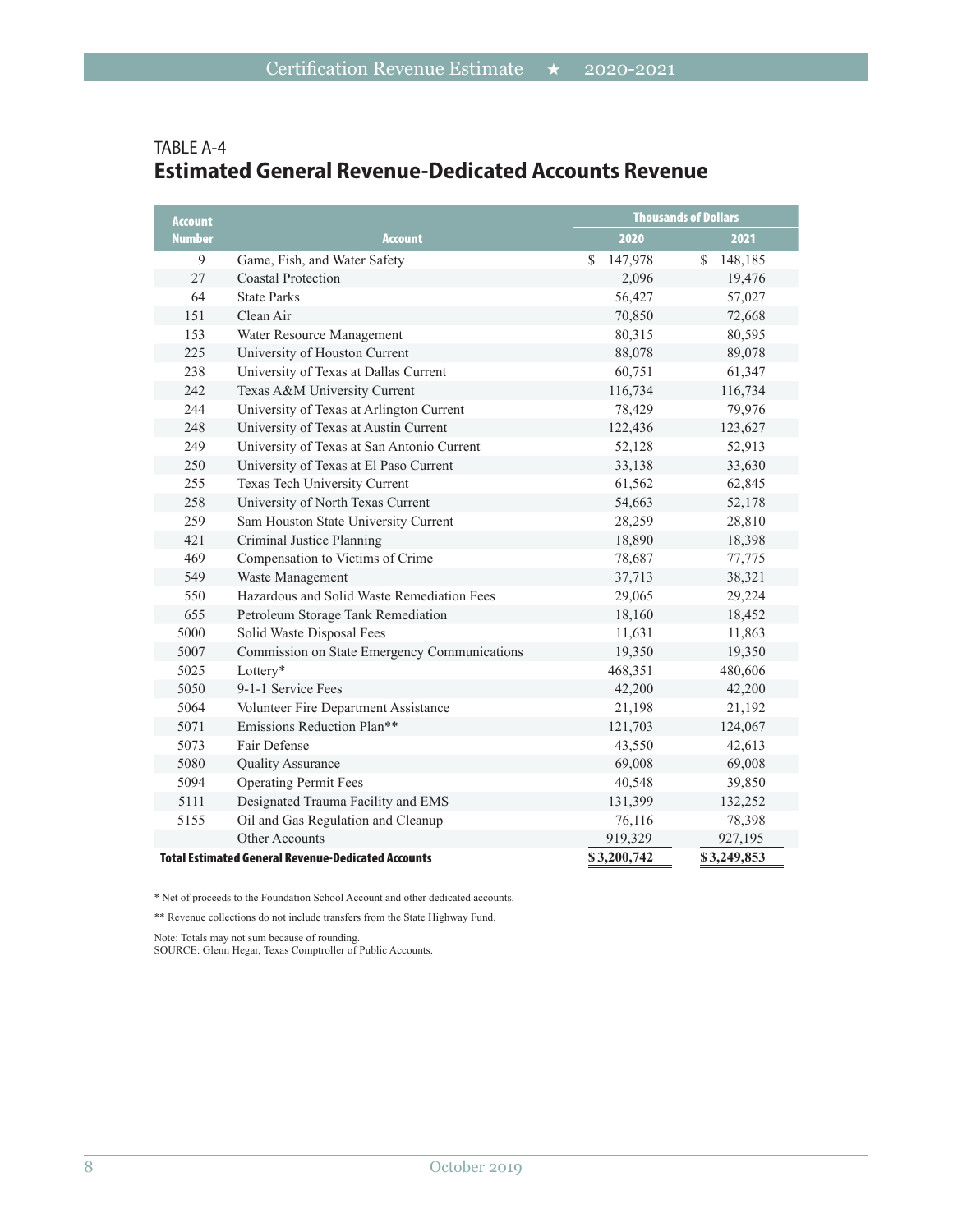| <b>Fund/Account</b>                   |                                                              | <b>Thousands of Dollars</b> |              |  |
|---------------------------------------|--------------------------------------------------------------|-----------------------------|--------------|--|
| <b>Number</b>                         | <b>Fund or Account</b>                                       | 2020                        | 2021         |  |
| 1                                     | General Revenue Fund                                         | 28,711,805<br>\$            | \$28,446,533 |  |
| 6                                     | State Highway Fund                                           | 5,619,546                   | 5,246,579    |  |
| 9                                     | Game, Fish, and Water Safety Account                         | 51,208                      | 51,208       |  |
| 37                                    | Federal Child Welfare Service Account                        | 494,862                     | 499,554      |  |
| 92                                    | <b>Federal Disaster Account</b>                              | 1,294,821                   | 1,452,757    |  |
| 127                                   | Community Affairs Federal Account                            | 219,928                     | 219,928      |  |
| 148                                   | Federal Health, Education and Welfare Account                | 3,161,800                   | 3,161,800    |  |
| 171                                   | Federal School Lunch Account                                 | 2,156,300                   | 2,209,400    |  |
| 222                                   | Department of Public Safety Federal Account                  | 1,600                       | 1,550        |  |
| 224                                   | Governor's Office Federal Projects Account                   | 104,418                     | 104,693      |  |
| 273                                   | Federal Health and Health Lab Funding Excess Revenue Account | 265,374                     | 265,374      |  |
| 369                                   | Federal American Recovery & Reinvestment Act Fund            | 5,000                       | 5,000        |  |
| 421                                   | Criminal Justice Planning Account                            | 145,000                     | 145,000      |  |
| 449                                   | Texas Military Federal Account                               | 56,000                      | 56,000       |  |
| 469                                   | Compensation to Victims of Crime Account                     | 31,116                      | 31,448       |  |
| 549                                   | Waste Management Account                                     | 7,944                       | 7,944        |  |
| 5026                                  | Workforce Commission Federal Account                         | 1,548,891                   | 1,615,003    |  |
| 5091                                  | Office of Rural Community Affairs Federal Account            | 67,600                      | 67,600       |  |
|                                       | Other Funds and Accounts                                     | 180,179                     | 179,890      |  |
| <b>Total Estimated Federal Income</b> |                                                              | \$44,123,392                | \$43,767,261 |  |

# TABLE A-5 **Estimated Federal Income, by Fund or Account**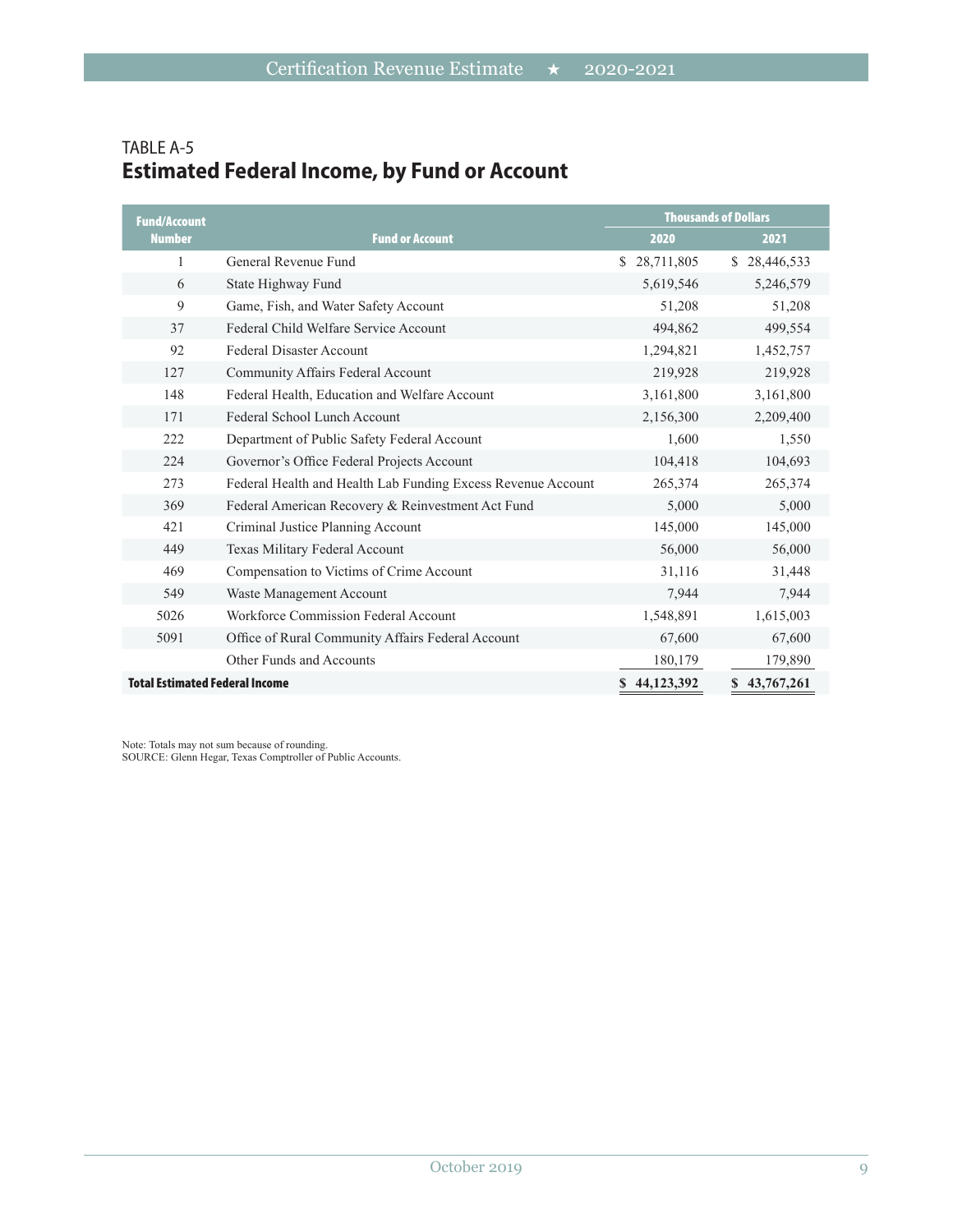#### TABLE A-6 **Estimated Other Funds Revenue, by Fund or Account**

| <b>Fund/Account</b> |                                                                |                             | <b>Thousands of Dollars</b> |
|---------------------|----------------------------------------------------------------|-----------------------------|-----------------------------|
| <b>Number</b>       | <b>Fund or Account</b>                                         | 2020                        | 2021                        |
| 6                   | State Highway Fund                                             | $\mathbb{S}^-$<br>7,362,627 | \$7,422,608                 |
| 11                  | Available University Fund                                      | 1,169,097                   | 1,217,150                   |
| 193                 | Foundation School Account/Local Recapture - Attendance Credits | 1,937,866                   | 2,176,880                   |
| 304                 | Property Tax Relief Fund                                       | 2,020,150                   | 2,111,169                   |
| 365                 | Texas Mobility Fund                                            | 488.091                     | 521,926                     |
| 573                 | Judicial Fund                                                  | 66,849                      | 59,020                      |
|                     | Disproportionate Share Revenue/State & Local Hospitals         | 3,488,636                   | 3,499,244                   |
|                     | <b>Appropriated Receipts</b>                                   | 654,735                     | 643,493                     |
|                     | Other Funds                                                    | 3,523,530                   | 3,869,576                   |
|                     | <b>Total Estimated Other Funds Revenue</b>                     | \$20,711,581                | \$21,521,066                |

Note: Excludes certain local funds that are appropriated but not deposited in the State Treasury, and deposits by semi-independent agencies. Includes certain state revenue deposited in the State Treasury but not appropriated. Excludes federal income.

Note: Totals may not sum because of rounding.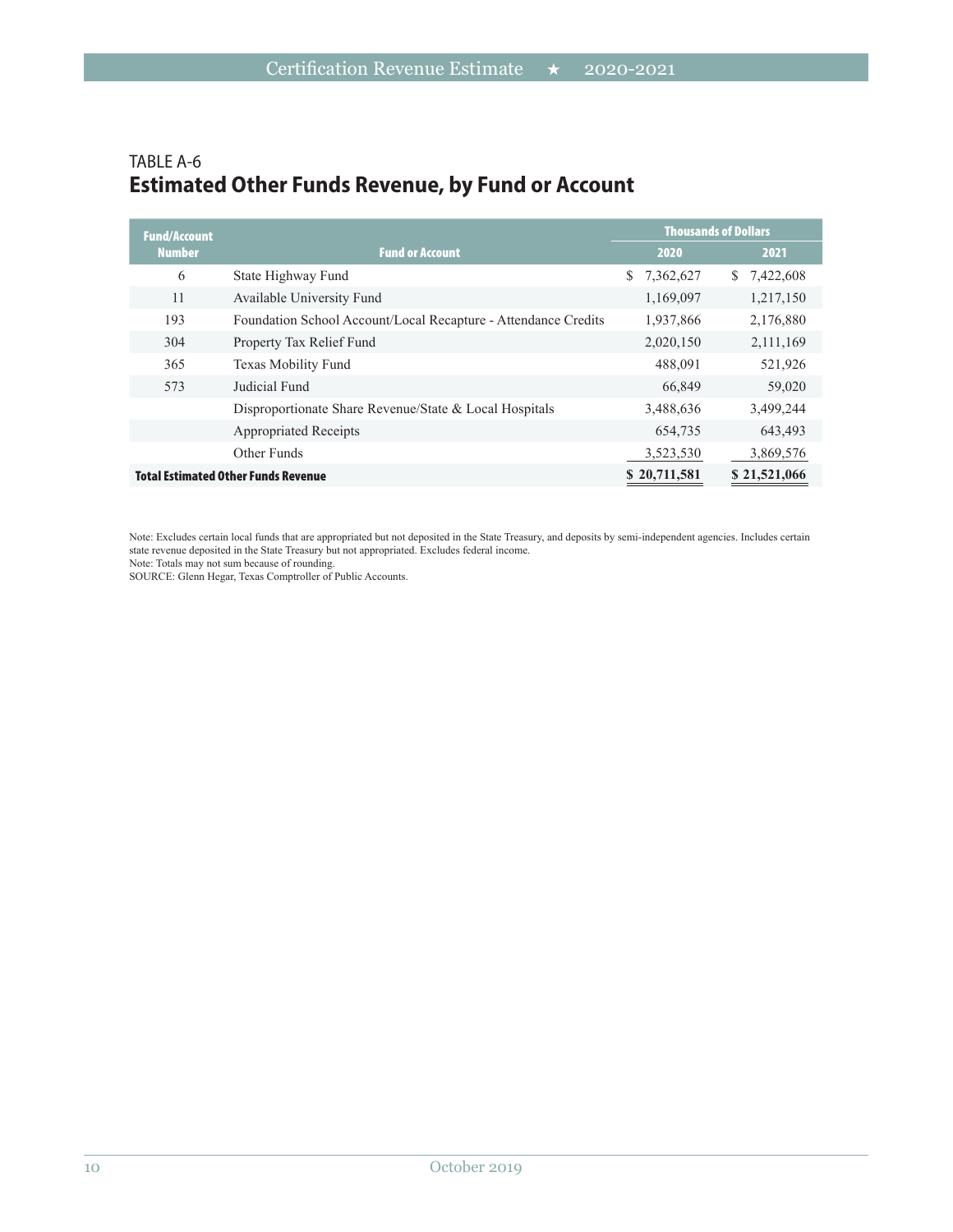## TABLE A-7 **Estimated All Funds Revenue, Excluding Trust Funds**

|                                          | <b>Thousands of Dollars</b> |               |  |
|------------------------------------------|-----------------------------|---------------|--|
| <b>Source</b>                            | 2020                        | 2021          |  |
| General Revenue-Related                  | 60,778,480<br>S.            | \$62,351,172  |  |
| General Revenue-Dedicated                | 3,200,742                   | 3,249,853     |  |
| Federal Income                           | 44,123,392                  | 43,767,261    |  |
| Other Funds                              | 20,711,581                  | 21,521,066    |  |
| <b>Total Estimated All Funds Revenue</b> | \$128,814,195               | \$130,889,352 |  |

Note: Excludes local funds and deposits by semi-independent agencies. Includes certain state revenue deposited in the State Treasury but not appropriated.

Note: Totals may not sum because of rounding.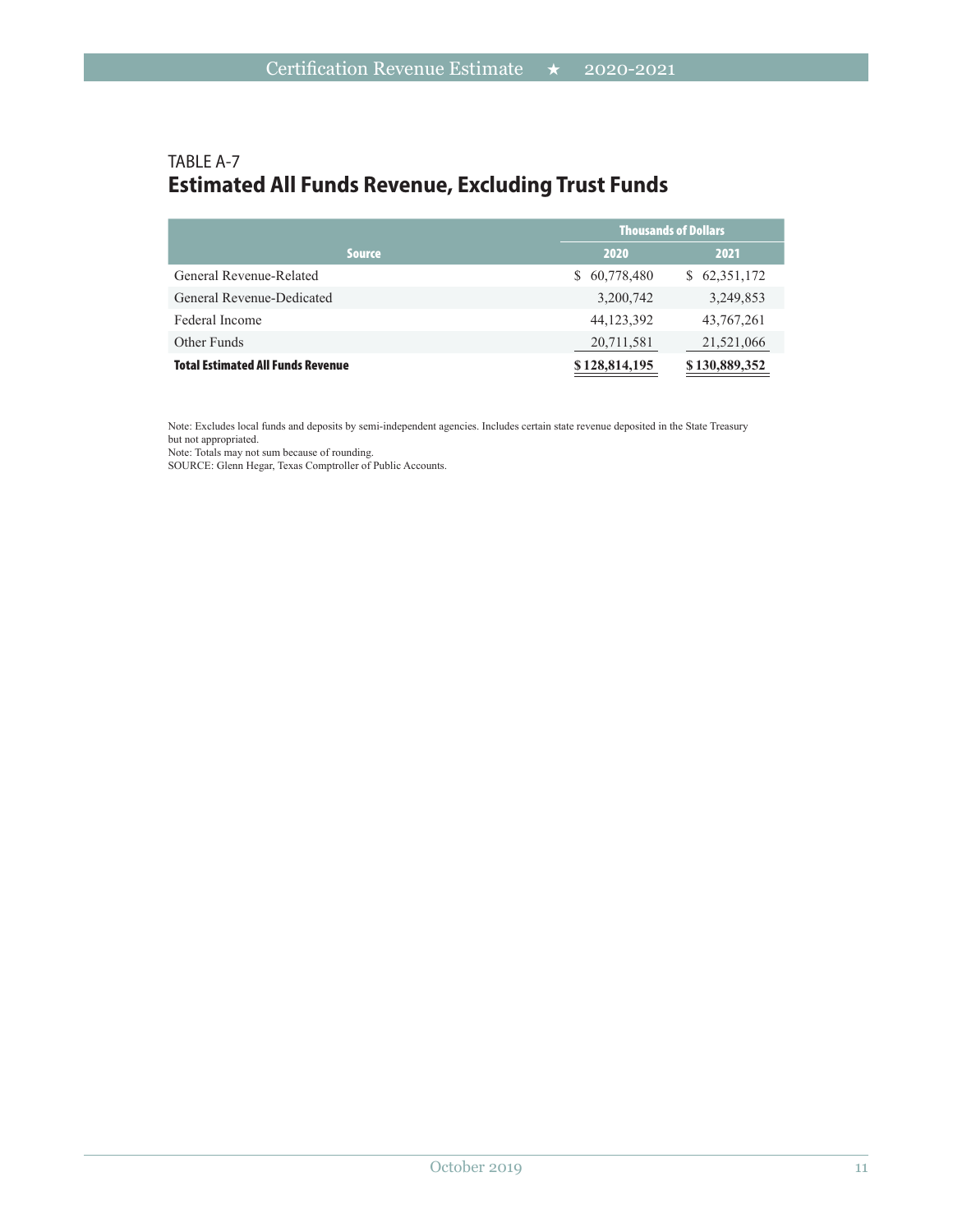|                                                                                                       | <b>Thousands of Dollars</b> |                          |  |
|-------------------------------------------------------------------------------------------------------|-----------------------------|--------------------------|--|
|                                                                                                       | 2020                        | 2021                     |  |
|                                                                                                       |                             |                          |  |
| <b>Allocations and Transfers to Other Funds</b><br>Available School Fund-Motor Fuel Taxes             | \$                          |                          |  |
|                                                                                                       | 933,000                     | 948,098<br>S.            |  |
| State Highway Fund-Motor Fuel Taxes                                                                   | 2,780,215                   | 2,825,354                |  |
| State Highway Fund-Severance Taxes                                                                    | 1,665,321                   | 1,589,421                |  |
| State Highway Fund-Sales Taxes                                                                        | 2,500,000                   | 2,500,000                |  |
| State Highway Fund-Motor Vehicle Sales Taxes                                                          | 5,691<br>7,300              | 29,155                   |  |
| County and Road District Highway Fund-Motor Fuel Taxes<br>Economic Stabilization Fund–Severance Taxes |                             | 7,300                    |  |
|                                                                                                       | 1,665,321                   | 1,589,421                |  |
| Teacher Retirement System Trust Fund (excl. health insurance)                                         | 2,017,787                   | 2,097,819                |  |
| <b>Total Allocations and Transfers to Other Funds</b>                                                 | \$11,574,634                | \$11,586,569             |  |
| Allocations and Transfers to General Revenue–Dedicated Accounts                                       |                             |                          |  |
| Motor Fuel Allocation to Parks and Wildlife                                                           | $\mathcal{S}$<br>20,110     | $\mathbb{S}$<br>20,373   |  |
| Motor Fuel Enforcement Allocation                                                                     | 34,166                      | 34,735                   |  |
| State Parks Account-Sporting Goods Sales Tax (SGST)                                                   | 100,730                     | 101,207                  |  |
| Texas Recreation and Parks Account-SGST                                                               | 8,296                       | 8,455                    |  |
| Parks and Wildlife Conservation Capital Account-SGST                                                  | 45,215                      | 46,086                   |  |
| Large County & Municipal Recreation and Parks Account-SGST                                            | 4,044                       | 4,120                    |  |
| Texas Historical Commission–SGST                                                                      | 11,914                      | 12,033                   |  |
| Foundation School Account-Occupation Taxes                                                            | 2,121,437                   | 2,201,027                |  |
| Hotel Occupancy Tax - Economic Development                                                            | 55,123                      | 57,578                   |  |
| Texas Department of Insurance Operating Account-Insurance                                             |                             |                          |  |
| Maintenance Taxes                                                                                     | 149,161                     | 149,161                  |  |
| Rural Volunteer Fire Department Insurance Account-Sales Tax                                           | 2,160                       | 2,260                    |  |
| <b>Total Allocations and Transfers to General Revenue–Dedicated Accounts</b>                          | 2,552,357<br>\$             | \$<br>2,637,034          |  |
| <b>Total Allocations and Transfers from General Revenue</b>                                           | \$14,126,991                | \$14,223,603             |  |
| Details of the Economic Stabilization Fund - Cash Basis Reporting                                     |                             |                          |  |
| <b>Total Beginning Balance*</b>                                                                       | \$10,089,467                | 7,829,932<br>S.          |  |
| <b>Transfers, Interest and Investment Income</b>                                                      |                             |                          |  |
| Oil Production Tax Transfer                                                                           | 1,258,107                   | 1,258,276                |  |
| Natural Gas Production Tax Transfer                                                                   | 407,214                     | 331,146                  |  |
| Unencumbered Balance Transfer                                                                         | $\theta$                    | $\theta$                 |  |
| Interest Income                                                                                       | 51,845                      | 44,886                   |  |
| Investment Income                                                                                     | 118,479                     | 151,172                  |  |
| <b>Total Transfers and Interest Income</b>                                                            | $\mathbf S$<br>1,835,645    | $\mathbb S$<br>1,785,480 |  |
| <b>Appropriations</b>                                                                                 | 4,095,180<br>\$             | \$<br>262,500            |  |
| <b>Total Ending Balance of ESF</b>                                                                    | $\mathbf S$<br>7,829,932    | $\mathbb S$<br>9,352,911 |  |

#### TABLE A-8 **Estimated Allocations and Transfers from the General Revenue Fund**

\*The total beginning balance includes cash balance in the State Treasury and invested balance with Texas Treasury Safekeeping Trust Company. Invested balance and gain on those investments are based on the projected earnings as of September 18, 2019.

Note: Totals may not sum because of rounding.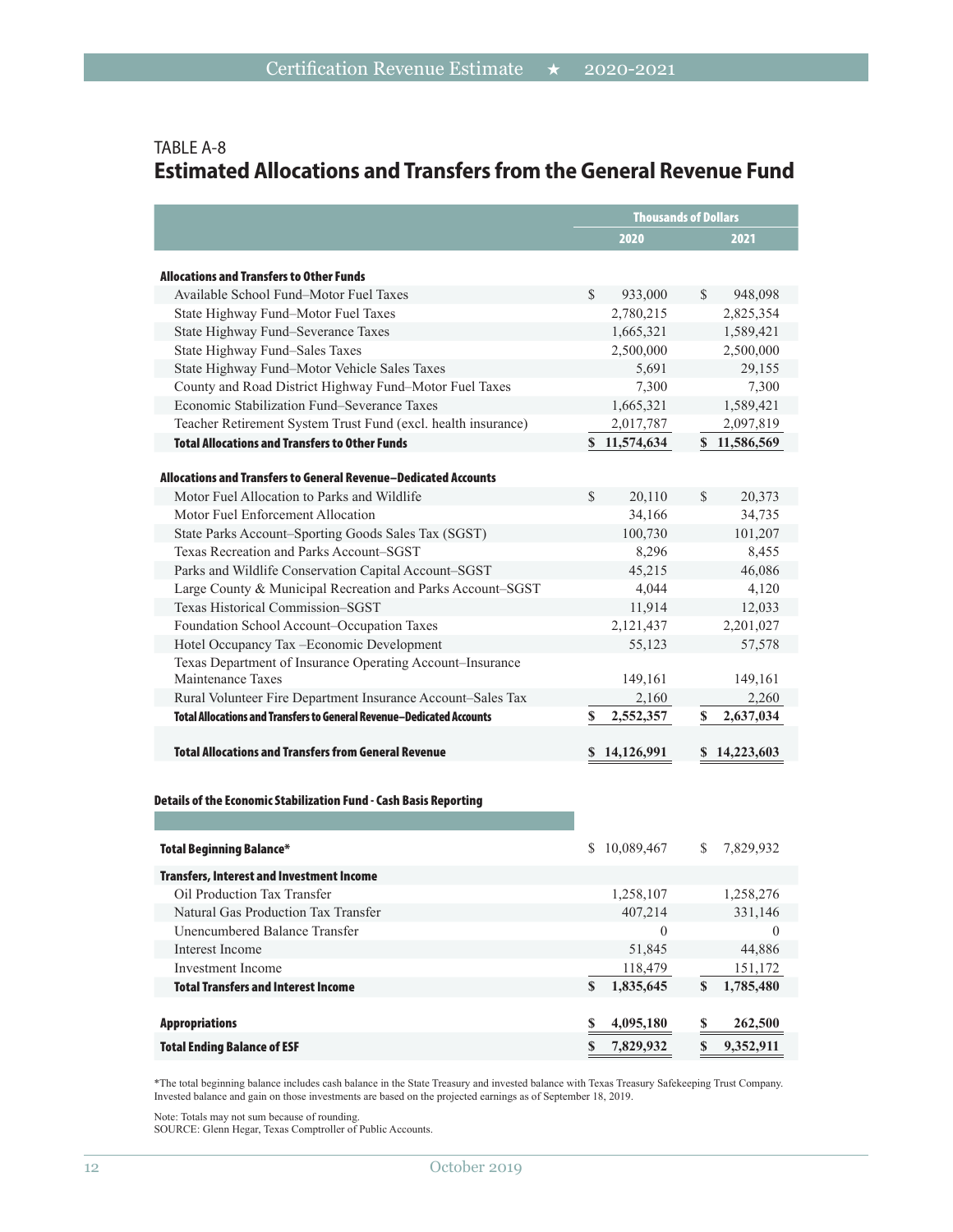#### TABLE A-9

# **Available School Fund and State Technology and Instructional Materials Fund Estimated Balances, Revenue and Expenditures**

|                                                                                            | <b>Thousands of Dollars</b> |           |               |           |
|--------------------------------------------------------------------------------------------|-----------------------------|-----------|---------------|-----------|
|                                                                                            |                             | 2020      |               | 2021      |
| <b>Beginning Cash Balances</b>                                                             |                             |           |               |           |
| Available School Fund                                                                      | $\mathcal{S}$               | 58,188    | $\mathcal{S}$ | 56,321    |
| State Technology and Instructional Materials Fund                                          |                             | 372,930   |               | 331,497   |
| <b>Total Beginning Cash Balances</b>                                                       | $\mathbf S$                 | 431,118   | $\mathbf S$   | 387,818   |
| <b>Estimated Revenue</b>                                                                   |                             |           |               |           |
| <b>Available School Fund</b>                                                               |                             |           |               |           |
| Total Return Allocation from Permanent School Fund*                                        | $\mathbf S$                 | 1,705,972 | $\mathbf S$   | 1,705,972 |
| Interest on State Deposits/Investments, General Non-Program                                |                             | 3,924     |               | 3,660     |
| Allocation from General Revenue Fund                                                       |                             | 933,000   |               | 948,098   |
| <b>Total Estimated Available School Fund Revenue</b>                                       | \$                          | 2,642,896 | S             | 2,657,730 |
| <b>State Technology and Instructional Materials Fund</b>                                   |                             |           |               |           |
| Sale of Textbooks                                                                          | $\mathcal{S}$               | $\theta$  | $\mathcal{S}$ | $\theta$  |
| Interest on State Deposits/Investments, General Non-Program                                |                             | 12,513    |               | 12,513    |
| Other Revenue                                                                              |                             | $\theta$  |               | $\theta$  |
| <b>Total Estimated State Technology and Instructional Materials Fund</b><br><b>Revenue</b> | \$                          | 12,513    | \$            | 12,513    |
| <b>Total Estimated Revenue and Beginning Cash Balances</b>                                 | $\mathbf S$                 | 3,086,527 | $\mathbf S$   | 3,058,061 |
| <b>Estimated Expenditures</b>                                                              |                             |           |               |           |
| State Technology and Instructional Materials**                                             | $\mathcal{S}$               | 1,091,430 | $\mathcal{S}$ | 10,000    |
| Administration-State Technology and Instructional Materials Fund                           |                             | 2,271     |               | 2,271     |
| Administration-Available School Fund                                                       |                             | $\theta$  |               | $\theta$  |
| Per Capita Apportionment*                                                                  |                             |           |               |           |
| 5,021,940 (prior year ADA) @ \$320                                                         |                             | 1,605,008 |               |           |
| 5,108,989 (prior year ADA) @ \$533                                                         |                             |           |               | 2,720,684 |
| <b>Total Estimated Expenditures</b>                                                        | \$                          | 2,698,709 | S             | 2,732,955 |
| <b>Ending Cash Balance</b>                                                                 | \$                          | 387,818   | \$            | 325,106   |

\* Assumes a supplemental distribution of \$300 million to the Available School Fund in each year of the biennium, contingent on passage of a constitutional amendment on November 5, 2019, as well as approval by the School Land Board.

\*\* Represents only state revenue.

Note: Totals may not sum because of rounding.

SOURCE: Legislative Budget Board and Glenn Hegar, Texas Comptroller of Public Accounts.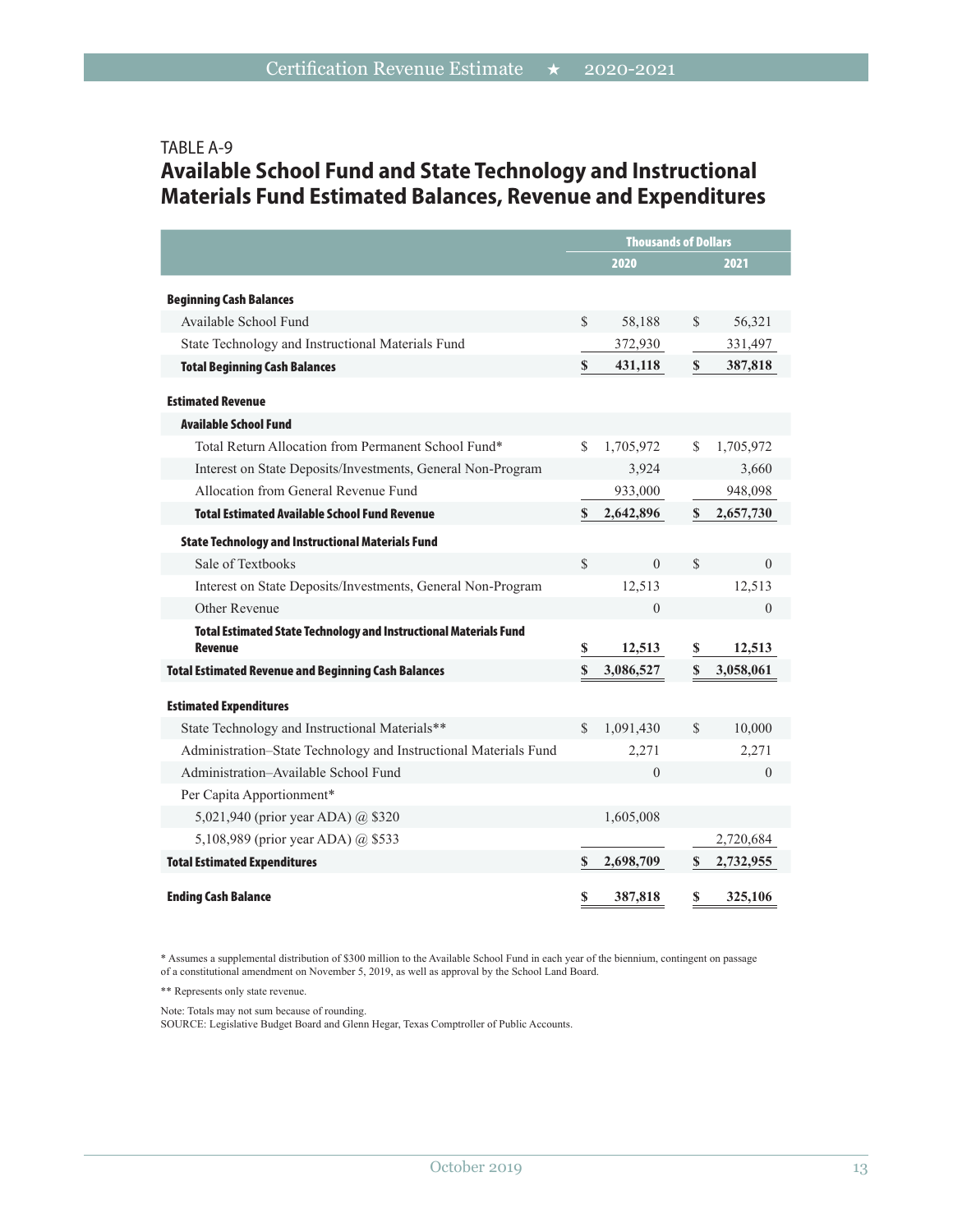#### TABLE A-10

**Foundation School Program and Other School Programs Funded Through State General Revenue-Related Funds, the Property Tax Relief and the Tax Reduction and Excellence in Education Funds, the Economic Stabilization Fund, and Local Funds**

|                                                | <b>Thousands of Dollars</b> |                    |  |
|------------------------------------------------|-----------------------------|--------------------|--|
|                                                | 2020                        | 2021               |  |
|                                                |                             |                    |  |
| <b>Cost of Public School Programs</b>          |                             |                    |  |
| State Share of the Foundation School Program*  | \$23,704,115                | \$24,053,306       |  |
| State Share of Other School Programs           | 17,136                      | 17,138             |  |
| Local Recapture-Attendance Credits*            | 1,937,866                   | 2,176,688          |  |
| Local Funds Assignment and Other Local Funds*  | 26,682,346                  | 30,060,425         |  |
| <b>Total Cost of Public School Programs</b>    | \$52,341,463                | \$56,307,556       |  |
| <b>Funding</b>                                 |                             |                    |  |
| <b>State Funds</b>                             |                             |                    |  |
| Available School Fund**                        | S.<br>1,605,008             | 2,720,684<br>S.    |  |
| Foundation School Account-Opening Balance      | 29,038                      | $\Omega$           |  |
| Foundation School Account-Occupation Taxes     | 2,121,437                   | 2,201,027          |  |
| Foundation School Account-Lottery Proceeds     | 1,431,293                   | 1,454,194          |  |
| <b>General Revenue</b>                         | 15,635,824                  | 15,275,869         |  |
| Property Tax Relief Fund                       | 2,020,150                   | 2,111,169          |  |
| Tax Reduction and Excellence in Education Fund | 242,500                     | 307,500            |  |
| Economic Stabilization Fund                    | 636,000                     | $\theta$           |  |
| <b>Total State Funds</b>                       | \$23,721,251                | \$24,070,443       |  |
| <b>Local Funds</b>                             |                             |                    |  |
| Local Recapture-Attendance Credits*            | 1,937,866                   | 2,176,688          |  |
| Local Funds Assignment and Other Local Funds   | 26,682,346                  | 30,060,425         |  |
| <b>Total Local Funds</b>                       | 28,620,212<br>S             | 32, 237, 113<br>S. |  |
| <b>Total State and Local Funding</b>           | 52,341,463                  | 56,307,556<br>S    |  |

#### Sources of Property Tax Relief Fund Revenue

|                                                                  | <b>Thousands of Dollars</b> |           |   |           |
|------------------------------------------------------------------|-----------------------------|-----------|---|-----------|
|                                                                  |                             | 2020      |   | 2021      |
| <b>Beginning Cash Balance</b>                                    | \$                          | $\theta$  | S | $\Omega$  |
| Revenue                                                          |                             |           |   |           |
| 3004 Motor Vehicle Sales and Use Tax                             |                             | 25,556    |   | 25,837    |
| 3130 Franchise/Business Margins Tax                              |                             | 1,290,400 |   | 1,331,500 |
| 3275 Cigarette Tax                                               |                             | 683,800   |   | 733,200   |
| 3278 Cigar and Tobacco Products Tax                              |                             | 17,990    |   | 18,279    |
| 3851 Interest on State Deposits/Investments, General Non-Program |                             | 2,404     |   | 2,353     |
| <b>Total Revenue</b>                                             |                             | 2,020,150 |   | 2,111,169 |
| <b>Net Transfers</b>                                             |                             | 0         |   | $\theta$  |
| <b>Appropriations</b>                                            |                             | 2,020,150 |   | 2,111,169 |
| <b>Ending Cash Balance</b>                                       |                             | 0         |   |           |

\*As appropriated in HB 1, 86th Legislature, Regular Session.

\*\* Assumes a supplemental distribution of \$300 million to the Available School Fund in each year of the biennium, contingent on passage of a constitutional amendment on November 5, 2019, as well as approval by the School Land Board.

Note: Totals may not sum because of rounding.

SOURCE: Legislative Budget Board and Glenn Hegar, Texas Comptroller of Public Accounts.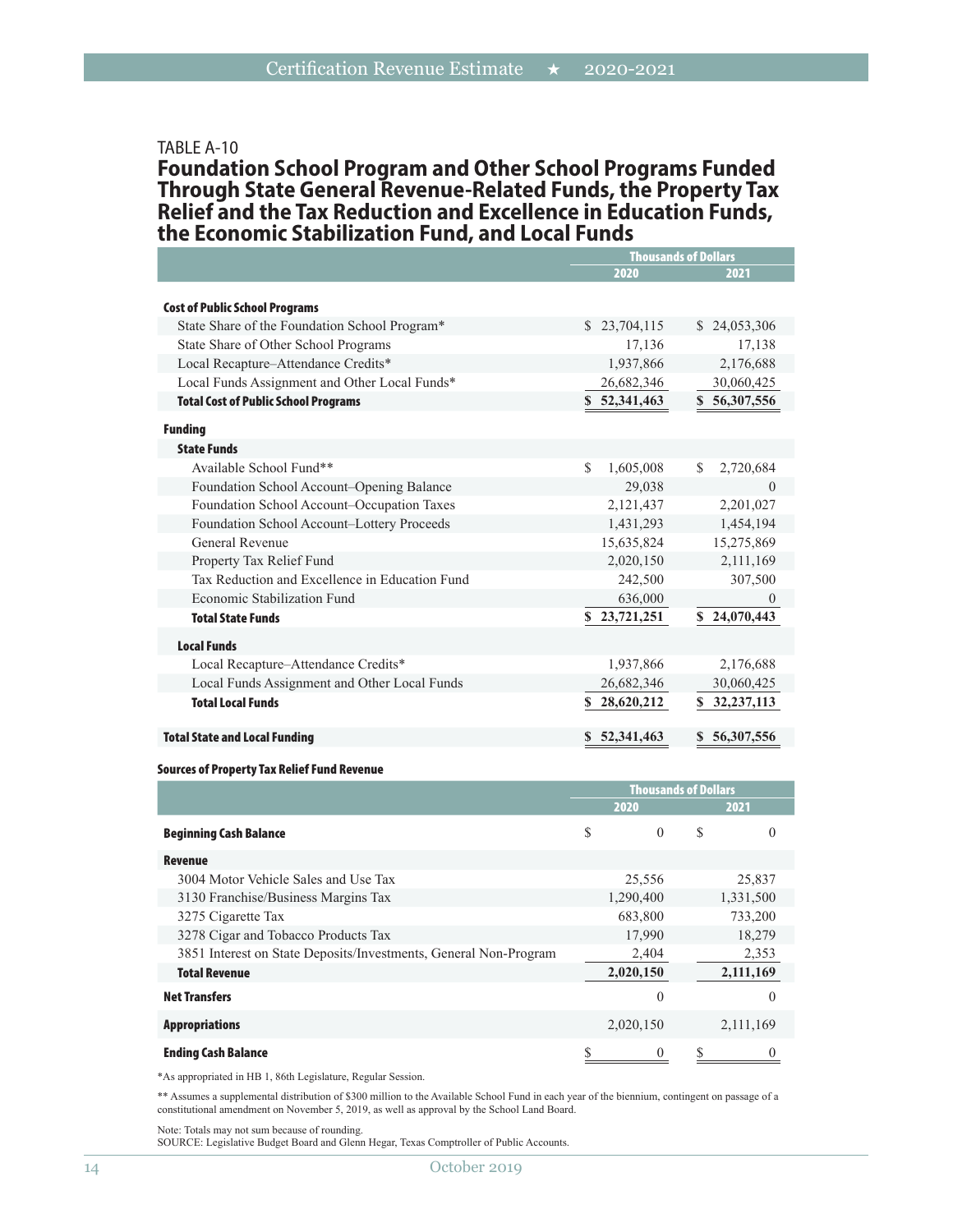# TABLE A-11 **Sources of State Highway Fund Revenue**

| <b>Object</b>         |                                                             |              | <b>Thousands of Dollars</b> |               |                |
|-----------------------|-------------------------------------------------------------|--------------|-----------------------------|---------------|----------------|
| Code                  | <b>Description</b>                                          |              | 2020                        |               | 2021           |
|                       |                                                             |              |                             |               |                |
| <b>State Revenue</b>  |                                                             |              |                             |               |                |
| 3010                  | Motor Fuel Lubricants Sales Tax                             | $\mathbb{S}$ | 43,900                      | $\mathcal{S}$ | 44,400         |
| 3014                  | Motor Vehicle Registration Fees                             |              | 1,592,744                   |               | 1,632,563      |
| 3018                  | Special Vehicle Permits Fees                                |              | 126,106                     |               | 128,588        |
| 3752                  | Sale of Publications/Advertising                            |              | 5,295                       |               | 5,243          |
| 3767                  | Supplies/Equipment/Services-Federal/Other                   |              | 40,000                      |               | 40,000         |
| 3851                  | Interest on State Deposits/Investments, General Non-Program |              | 140,670                     |               | 86,175         |
| 3901                  | Motor Fuel Taxes Allocation                                 |              | 2,780,215                   |               | 2,825,354      |
| 3969                  | Severance Taxes Allocation                                  |              | 1,665,321                   |               | 1,589,421      |
| 3925                  | Sales Taxes Allocation                                      |              | 2,500,000                   |               | 2,500,000      |
| 3928                  | Motor Vehicle Sales Taxes Allocation                        |              | 5,691                       |               | 29,155         |
|                       | Other Revenue                                               |              | 128,006                     |               | 131,130        |
|                       | <b>Total State Revenue</b>                                  | \$           | 9,027,948                   | S             | 9,012,029      |
|                       |                                                             |              |                             |               |                |
| <b>Federal Income</b> |                                                             |              |                             |               |                |
| 3001                  | Federal Receipts Matched–Transportation Programs            | S.           | 5,619,546                   | $\mathbb{S}$  | 5,246,579      |
| 3701                  | Federal Receipts Not Matched–Other Programs                 |              | $\overline{0}$              |               | $\overline{0}$ |
|                       | <b>Total Federal Income</b>                                 | S.           | 5,619,546                   | $\mathbf{s}$  | 5,246,579      |
|                       |                                                             |              |                             |               |                |
|                       | <b>Total State Highway Fund Revenue</b>                     |              | 14,647,494                  |               | 14,258,608     |

Note: Totals may not sum because of rounding.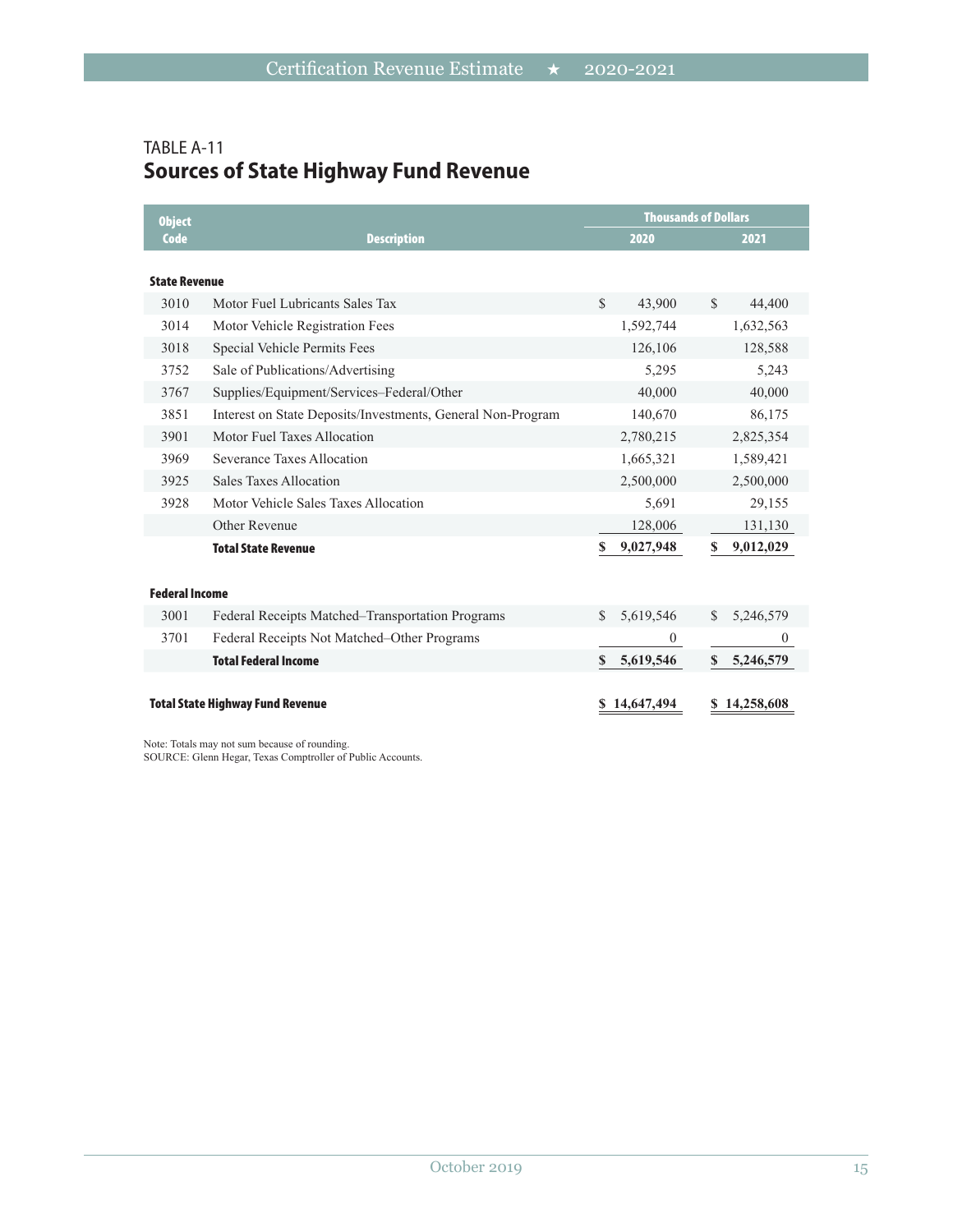# TABLE A-12 **State Revenue, by Source and Fiscal Year General Revenue-Related**

|                                              | <b>Thousands of Dollars</b> |                            |                  |                  |  |
|----------------------------------------------|-----------------------------|----------------------------|------------------|------------------|--|
|                                              | 2018                        | 2019                       | 2020             | 2021             |  |
|                                              | <b>Actual</b>               | <b>Actual</b>              | <b>Estimated</b> | <b>Estimated</b> |  |
| <b>Tax Collections</b>                       |                             |                            |                  |                  |  |
| <b>Sales Taxes</b>                           | \$ 30,888,783               | 29,838,536<br><sup>S</sup> | \$ 32,778,857    | \$33,910,873     |  |
| Motor Vehicle Sales and Rental Taxes         | 4,931,010                   | 4,966,892                  | 5,011,995        | 5,055,291        |  |
| Motor Fuel Taxes                             | 980,704                     | 1,008,293                  | 1,024,382        | 1,040,613        |  |
| Franchise Tax                                | 2,829,812                   | 2,962,146                  | 3,054,000        | 3,160,900        |  |
| Oil Production Tax                           | 3,391,518                   | 3,886,824                  | 3,887,273        | 3,950,229        |  |
| <b>Insurance Taxes</b>                       | 2,507,283                   | 2,597,819                  | 2,673,747        | 2,809,527        |  |
| Cigarette and Tobacco Taxes                  | 561,826                     | 594,145                    | 524,309          | 546,411          |  |
| Natural Gas Production Tax                   | 1,431,106                   | 1,685,681                  | 1,482,832        | 1,584,307        |  |
| Alcoholic Beverages Taxes                    | 1,291,989                   | 1,369,402                  | 1,423,800        | 1,487,200        |  |
| Hotel Occupancy Tax                          | 601,244                     | 636,110                    | 661,481          | 690,942          |  |
| <b>Utility Taxes</b>                         | 452,391                     | 471,362                    | 476,100          | 483,200          |  |
| Other Taxes                                  | 205,611                     | 213,394                    | 202,615          | 214,860          |  |
| <b>Total Tax Collections</b>                 | 50,073,275<br>S             | 50,230,605<br>S.           | 53,201,391<br>S  | \$54,934,353     |  |
|                                              |                             |                            |                  |                  |  |
| <b>Revenue By Source</b>                     |                             |                            |                  |                  |  |
| <b>Tax Collections</b>                       | \$ 50,073,275               | \$50,230,605               | \$53,201,391     | \$54,934,353     |  |
| Licenses, Fees, Fines, and Penalties         | 1,411,665                   | 1,415,528                  | 1,424,708        | 1,413,807        |  |
| <b>State Health Service Fees and Rebates</b> | 1,258,879                   | 1,058,497                  | 1,036,767        | 1,010,324        |  |
| Net Lottery Proceeds                         | 1,384,932                   | 1,522,704                  | 1,431,293        | 1,454,194        |  |
| Land Income                                  | (4,018)                     | 7,852                      | 8,705            | 8,134            |  |
| Interest and Investment Income               | 1,246,684                   | 1,687,060                  | 1,771,723        | 1,767,321        |  |
| Settlements of Claims                        | 517,459                     | 617,692                    | 537,267          | 478,667          |  |
| <b>Escheated Estates</b>                     | 636,257                     | 693,355                    | 785,219          | 706,103          |  |
| Sales of Goods and Services                  | 127,962                     | 132,841                    | 130,679          | 133,156          |  |
| Other Revenue                                | 501,553                     | 501,405                    | 450,728          | 445,113          |  |
| <b>Total Net Revenue</b>                     | 57,154,648<br>\$            | \$57,867,538               | 60,778,480<br>\$ | \$62,351,172     |  |

Note: Totals may not sum because of rounding.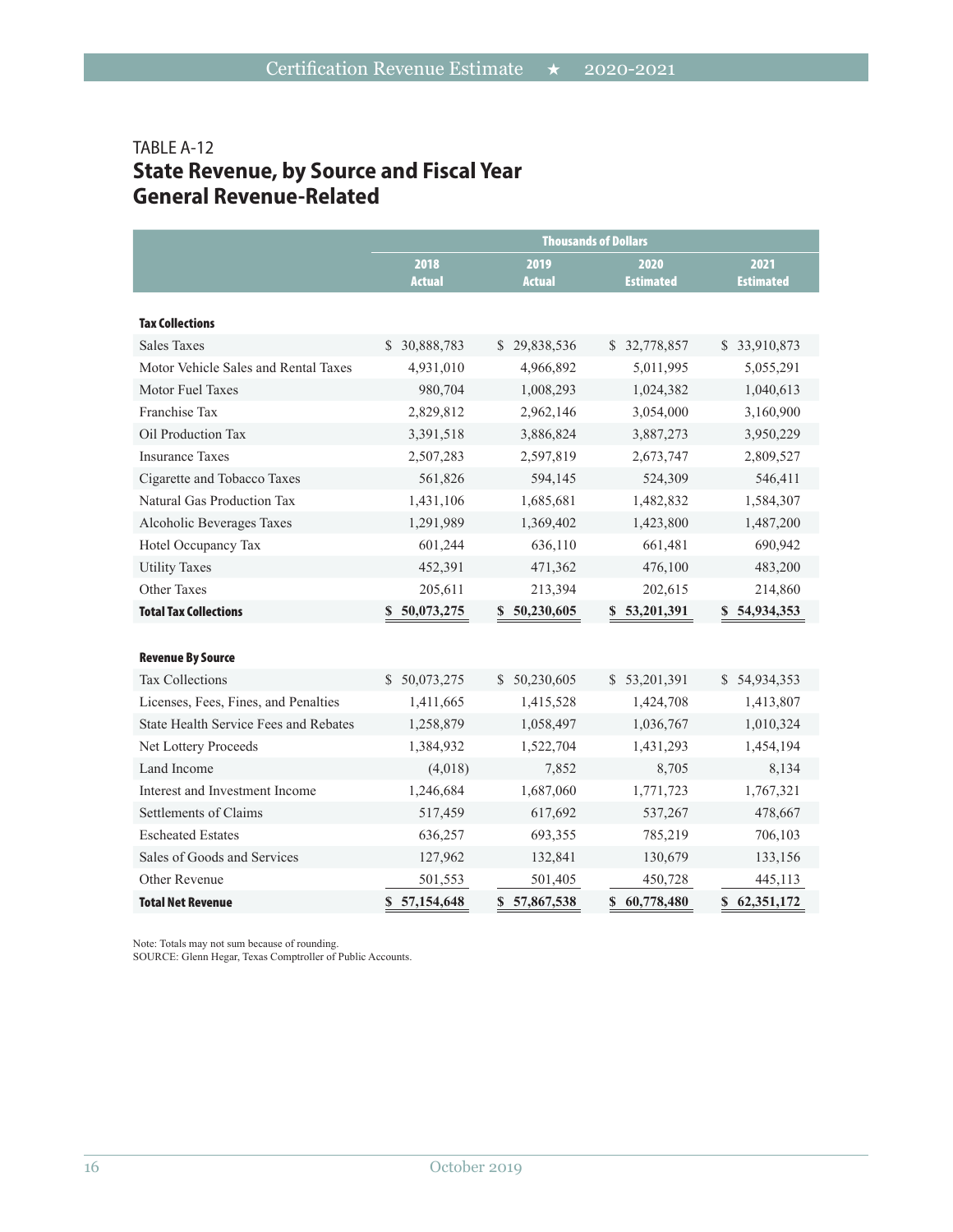# TABLE A-13 **Percent Change in State Revenue, by Source and Fiscal Year General Revenue-Related**

|                                              | 2018<br><b>Actual</b> | 2019<br><b>Actual</b> | 2020<br><b>Estimated</b> | 2021<br><b>Estimated</b> |
|----------------------------------------------|-----------------------|-----------------------|--------------------------|--------------------------|
| <b>Tax Collections</b>                       |                       |                       |                          |                          |
| <b>Sales Taxes</b>                           | $7.3\%$               | $(3.4)\%$             | $9.9\%$                  | $3.5\%$                  |
| Motor Vehicle Sales and Rental Taxes         | 9.7                   | 0.7                   | 0.9                      | 0.9                      |
| Motor Fuel Taxes                             | 2.8                   | 2.8                   | 1.6                      | 1.6                      |
| Franchise Tax                                | 3.6                   | 4.7                   | 3.1                      | 3.5                      |
| Oil Production Tax                           | 60.9                  | 14.6                  | 0.0                      | 1.6                      |
| <b>Insurance Taxes</b>                       | 5.6                   | 3.6                   | 2.9                      | 5.1                      |
| Cigarette and Tobacco Taxes                  | (10.1)                | 5.8                   | (11.8)                   | 4.2                      |
| Natural Gas Production Tax                   | 45.6                  | 17.8                  | (12.0)                   | 6.8                      |
| Alcoholic Beverages Taxes                    | 6.1                   | 6.0                   | 4.0                      | 4.5                      |
| Hotel Occupancy Tax                          | 13.3                  | 5.8                   | 4.0                      | 4.5                      |
| <b>Utility Taxes</b>                         | 3.0                   | 4.2                   | 1.0                      | 1.5                      |
| Other Taxes                                  | 108.2                 | 3.8                   | (5.1)                    | 6.0                      |
| <b>Total Tax Collections</b>                 | $10.4 \%$             | $0.3\%$               | $5.9\,\%$                | $3.3\%$                  |
|                                              |                       |                       |                          |                          |
| <b>Revenue By Source</b>                     |                       |                       |                          |                          |
| <b>Tax Collections</b>                       | 10.4%                 | $0.3\%$               | 5.9%                     | 3.3 %                    |
| Licenses, Fees, Fines, and Penalties         | 0.5                   | 0.3                   | 0.6                      | (0.8)                    |
| <b>State Health Service Fees and Rebates</b> | 1.9                   | (15.9)                | (2.1)                    | (2.6)                    |
| Net Lottery Proceeds                         | 15.3                  | 9.9                   | (6.0)                    | 1.6                      |
| Land Income                                  | (127.4)               | (295.4)               | 10.9                     | (6.6)                    |
| Interest and Investment Income               | 17.5                  | 35.3                  | 5.0                      | (0.2)                    |
| Settlements of Claims                        | 2.6                   | 19.4                  | (13.0)                   | (10.9)                   |
| <b>Escheated Estates</b>                     | (35.0)                | 9.0                   | 13.2                     | (10.1)                   |
| Sales of Goods and Services                  | 4.1                   | 3.8                   | (1.6)                    | 1.9                      |
| Other Revenue                                | 22.7                  | (0.0)                 | (10.1)                   | (1.2)                    |
| <b>Total Net Revenue</b>                     | $9.3\%$               | $1.2\%$               | 5.0 $%$                  | $2.6\%$                  |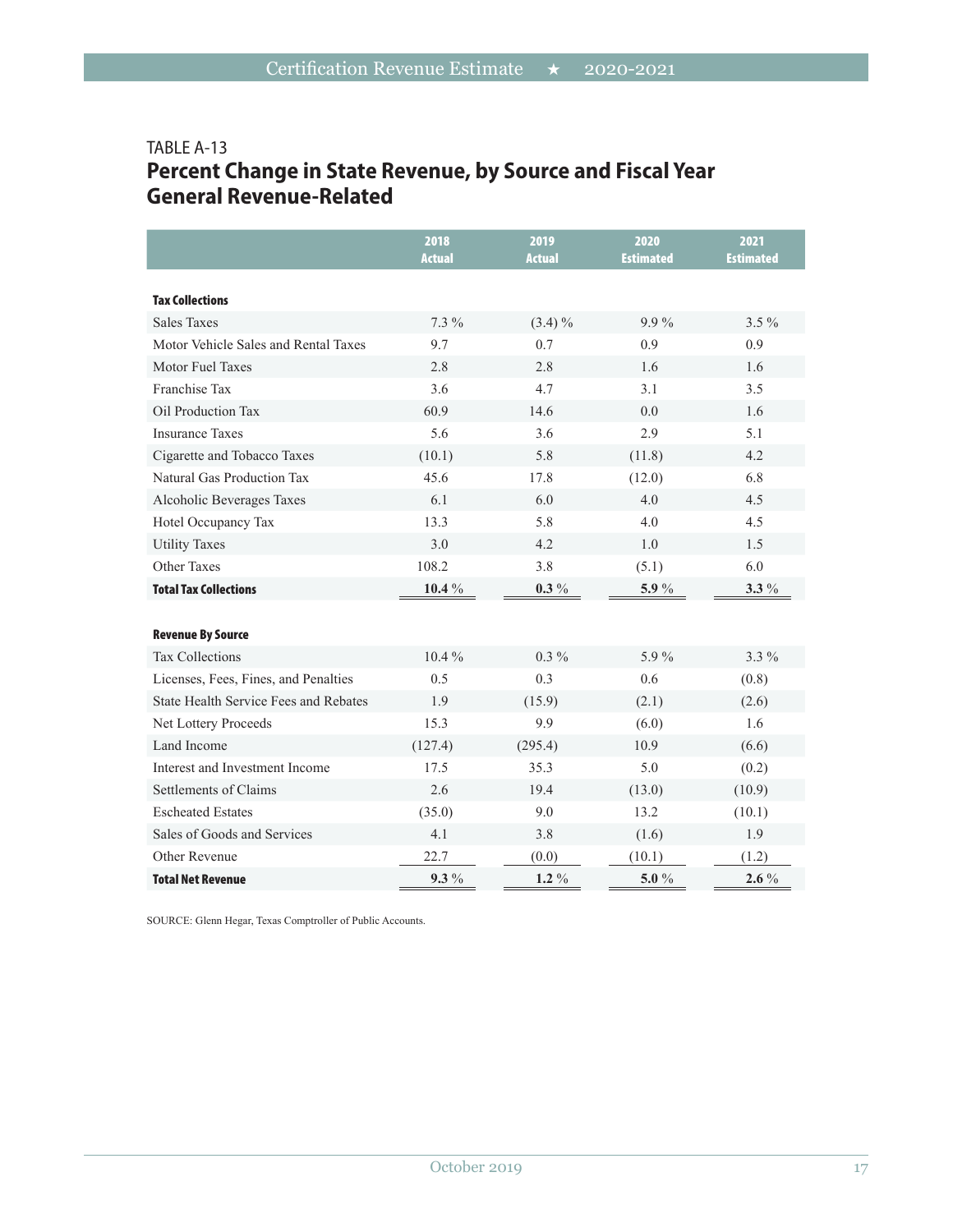# TABLE A-14 **State Revenue, by Source and Biennium General Revenue-Related**

|                                                                               |               |                          |               | <b>Thousands of Dollars</b> |    |                             |
|-------------------------------------------------------------------------------|---------------|--------------------------|---------------|-----------------------------|----|-----------------------------|
|                                                                               |               | 2016-17<br><b>Actual</b> |               | 2018-19<br><b>Actual</b>    |    | 2020-21<br><b>Estimated</b> |
| <b>Tax Collections</b>                                                        |               |                          |               |                             |    |                             |
| <b>Sales Taxes</b>                                                            | $\mathcal{S}$ | 56,933,284               | $\mathcal{S}$ | 60,727,319                  | \$ | 66,689,730                  |
| Motor Vehicle Sales and Rental Taxes                                          |               | 9,071,666                |               | 9,897,902                   |    | 10,067,286                  |
| Motor Fuel Taxes                                                              |               | 1,886,573                |               | 1,988,997                   |    | 2,064,995                   |
| Franchise Tax                                                                 |               | 5,576,770                |               | 5,791,958                   |    | 6,214,900                   |
| Oil Production Tax                                                            |               | 3,811,618                |               | 7,278,341                   |    | 7,837,502                   |
| <b>Insurance Taxes</b>                                                        |               | 4,600,582                |               | 5,105,102                   |    | 5,483,274                   |
| Cigarette and Tobacco Taxes                                                   |               | 1,186,809                |               | 1,155,971                   |    | 1,070,720                   |
| Natural Gas Production Tax                                                    |               | 1,561,562                |               | 3,116,787                   |    | 3,067,139                   |
| Alcoholic Beverages Taxes                                                     |               | 2,400,259                |               | 2,661,391                   |    | 2,911,000                   |
| Hotel Occupancy Tax                                                           |               | 1,051,868                |               | 1,237,354                   |    | 1,352,423                   |
| <b>Utility Taxes</b>                                                          |               | 874,030                  |               | 923,753                     |    | 959,300                     |
| Other Taxes                                                                   |               | 177,955                  |               | 419,005                     |    | 417,475                     |
| <b>Total Tax Collections</b>                                                  |               | 89,132,977               |               | \$100,303,880               |    | \$108,135,744               |
|                                                                               |               |                          |               |                             |    |                             |
| <b>Revenue By Source</b><br><b>Tax Collections</b>                            | $\mathcal{S}$ | 89,132,977               | $\mathbb{S}$  | 100,303,880                 |    |                             |
|                                                                               |               |                          |               |                             | S. | 108, 135, 744               |
| Licenses, Fees, Fines, and Penalties<br>State Health Service Fees and Rebates |               | 2,881,542                |               | 2,827,193                   |    | 2,838,515                   |
|                                                                               |               | 2,652,472                |               | 2,317,376                   |    | 2,047,091                   |
| Net Lottery Proceeds<br>Land Income                                           |               | 2,505,352                |               | 2,907,636                   |    | 2,885,487                   |
|                                                                               |               | 29,038                   |               | 3,834                       |    | 16,839                      |
| Interest and Investment Income                                                |               | 2,168,619                |               | 2,933,745                   |    | 3,539,044                   |
| Settlements of Claims                                                         |               | 1,098,828                |               | 1,135,150                   |    | 1,015,934                   |
| <b>Escheated Estates</b>                                                      |               | 1,527,208                |               | 1,329,612                   |    | 1,491,322                   |
| Sales of Goods and Services                                                   |               | 245,571                  |               | 260,803                     |    | 263,835                     |
| Other Revenue                                                                 |               | 826,774                  |               | 1,002,958                   |    | 895,841                     |
| <b>Total Net Revenue</b>                                                      |               | \$103,068,381            |               | \$115,022,186               |    | \$123,129,652               |

Note: Totals may not sum because of rounding.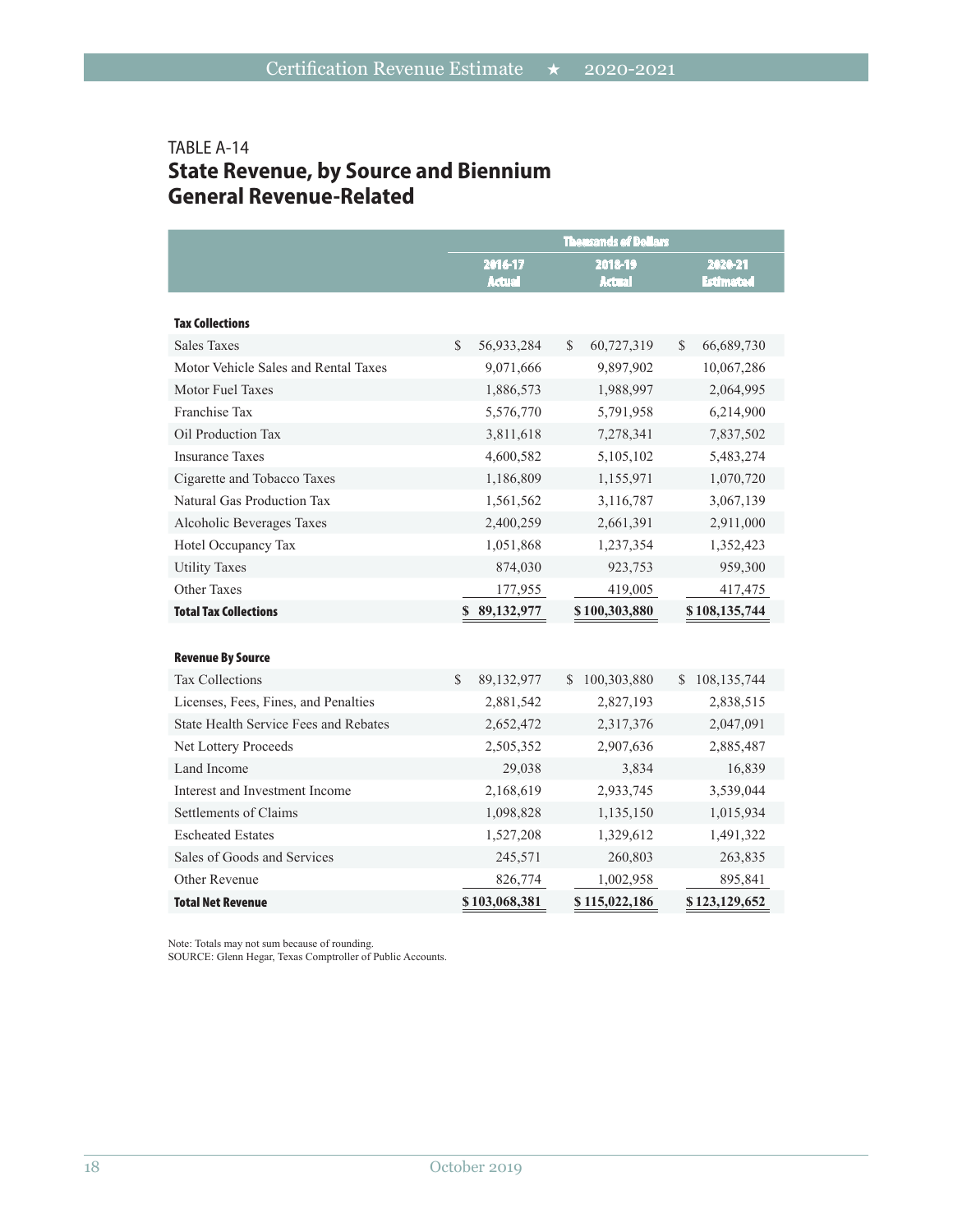# TABLE A-15 **Percent Change in State Revenue, by Source and Biennium General Revenue-Related**

|                                              | 2016-17<br><b>Actual</b> | 2018-19<br><b>Actual</b> | 2020-21<br><b>Estimated</b> |
|----------------------------------------------|--------------------------|--------------------------|-----------------------------|
| <b>Tax Collections</b>                       |                          |                          |                             |
| <b>Sales Taxes</b>                           | $1.6\%$                  | $6.7\%$                  | 9.8%                        |
| Motor Vehicle Sales and Rental Taxes         | 4.9                      | 9.1                      | 1.7                         |
| Motor Fuel Taxes                             | 3.7                      | 5.4                      | 3.8                         |
| Franchise Tax                                | (2.2)                    | 3.9                      | 7.3                         |
| Oil Production Tax                           | (43.6)                   | 91.0                     | 7.7                         |
| <b>Insurance Taxes</b>                       | 15.1                     | 11.0                     | 7.4                         |
| Cigarette and Tobacco Taxes                  | 3.8                      | (2.6)                    | (7.4)                       |
| Natural Gas Production Tax                   | (50.9)                   | 99.6                     | (1.6)                       |
| Alcoholic Beverages Taxes                    | 9.5                      | 10.9                     | 9.4                         |
| Hotel Occupancy Tax                          | 4.0                      | 17.6                     | 9.3                         |
| <b>Utility Taxes</b>                         | (8.9)                    | 5.7                      | 3.8                         |
| Other Taxes                                  | (46.4)                   | 135.5                    | (0.4)                       |
| <b>Total Tax Collections</b>                 | $(2.9) \%$               | 12.5 %                   | 7.8 %                       |
|                                              |                          |                          |                             |
| <b>Revenue By Source</b>                     |                          |                          |                             |
| <b>Tax Collections</b>                       | $(2.9)\%$                | 12.5 %                   | 7.8%                        |
| Licenses, Fees, Fines, and Penalties         | (7.2)                    | (1.9)                    | 0.4                         |
| <b>State Health Service Fees and Rebates</b> | 27.8                     | (12.6)                   | (11.7)                      |
| Net Lottery Proceeds                         | 8.8                      | 16.1                     | (0.8)                       |
| Land Income                                  | (64.3)                   | (86.8)                   | 339.2                       |
| Interest and Investment Income               | 25.3                     | 35.3                     | 20.6                        |
| Settlements of Claims                        | 2.0                      | 3.3                      | (10.5)                      |
| <b>Escheated Estates</b>                     | 51.4                     | (12.9)                   | 12.2                        |
| Sales of Goods and Services                  | 0.9                      | 6.2                      | 1.2                         |
| Other Revenue                                | (4.7)                    | 21.3                     | (10.7)                      |
| <b>Total Net Revenue</b>                     | $(1.2) \%$               | 11.6 $%$                 | 7.0 %                       |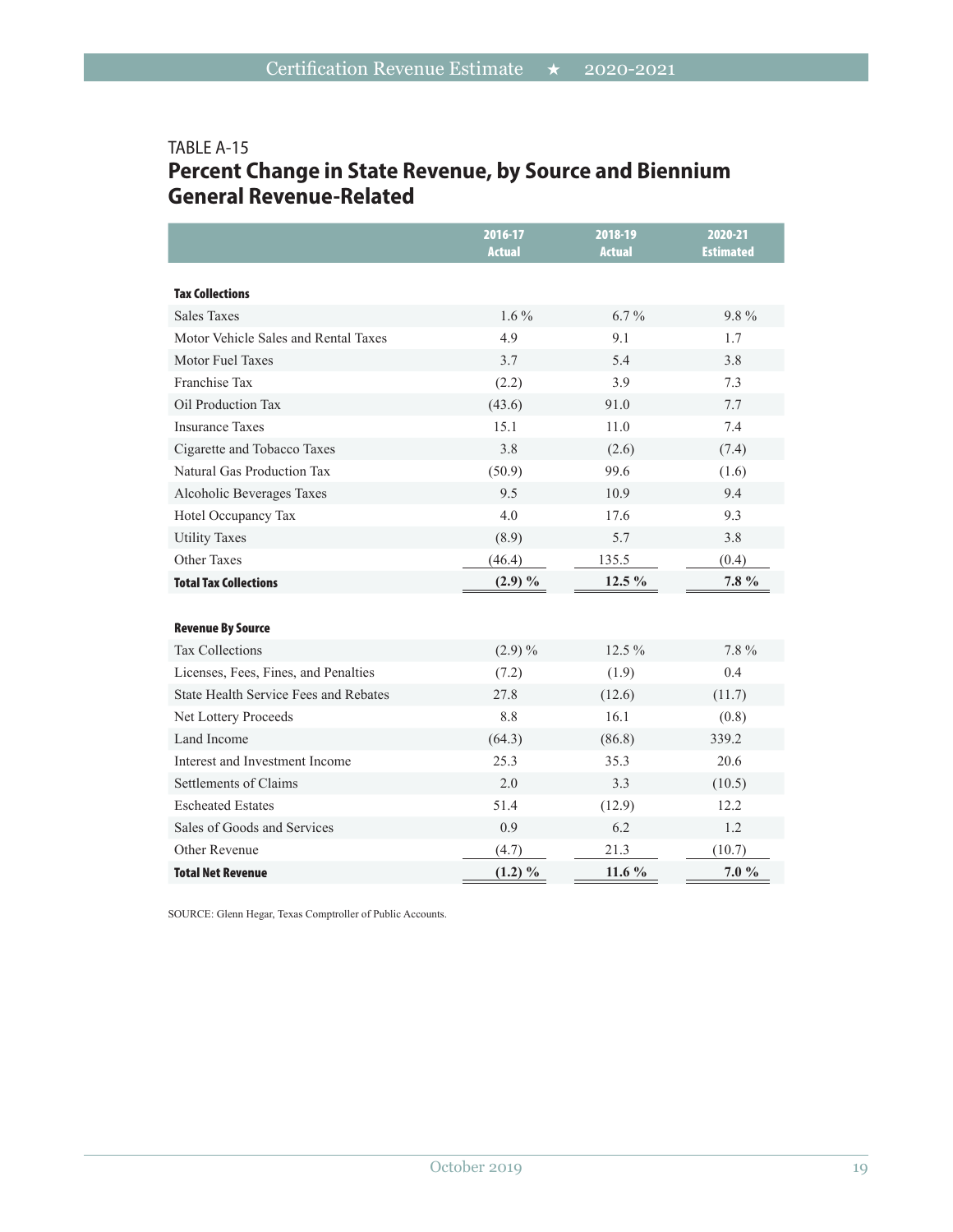# TABLE A-16 **State Revenue, by Source and Fiscal Year All Funds, Excluding Trust Funds**

|                                       | <b>Thousands of Dollars</b> |                       |                            |                          |  |
|---------------------------------------|-----------------------------|-----------------------|----------------------------|--------------------------|--|
|                                       | 2018<br><b>Actual</b>       | 2019<br><b>Actual</b> | 2020<br><b>Estimated</b>   | 2021<br><b>Estimated</b> |  |
| <b>Tax Collections</b>                |                             |                       |                            |                          |  |
| <b>Sales Taxes</b>                    | \$31,937,235                | \$ 34,023,916         | \$ 35,650,870              | \$ 36,850,221            |  |
| Motor Vehicle Sales and Rental Taxes  | 4,973,441                   | 5,010,592             | 5,062,666                  | 5,130,095                |  |
| Motor Fuel Taxes                      | 3,674,997                   | 3,743,004             | 3,804,597                  | 3,865,967                |  |
| Franchise Tax                         | 3,685,940                   | 4,217,869             | 4,344,400                  | 4,492,400                |  |
| Oil Production Tax                    | 3,391,518                   | 3,886,824             | 3,887,273                  | 3,950,229                |  |
| <b>Insurance Taxes</b>                | 2,508,434                   | 2,599,025             | 2,674,794                  | 2,810,588                |  |
| Cigarette and Tobacco Taxes           | 1,320,540                   | 1,410,391             | 1,226,099                  | 1,297,890                |  |
| Natural Gas Production Tax            | 1,431,106                   | 1,685,681             | 1,482,832                  | 1,584,307                |  |
| Alcoholic Beverages Taxes             | 1,291,989                   | 1,369,402             | 1,423,800                  | 1,487,200                |  |
| Hotel Occupancy Tax                   | 601,244                     | 636,110               | 661,481                    | 690,942                  |  |
| <b>Utility Taxes</b>                  | 452,391                     | 471,362               | 476,100                    | 483,200                  |  |
| Other Taxes                           | 315,941                     | 326,547               | 316,942                    | 330,796                  |  |
| <b>Total Tax Collections</b>          | $\mathbf{s}$<br>55,584,775  | 59,380,722<br>S.      | \$ 61,011,854              | \$<br>62,973,835         |  |
|                                       |                             |                       |                            |                          |  |
| <b>Revenue By Source</b>              |                             |                       |                            |                          |  |
| <b>Tax Collections</b>                | S.<br>55,584,775            | \$59,380,722          | 61,011,854<br><sup>S</sup> | \$62,973,835             |  |
| Federal Income                        | 39,618,568                  | 41,904,474            | 44,123,392                 | 43,767,261               |  |
| Licenses, Fees, Fines, and Penalties  | 6,477,380                   | 6,542,087             | 6,598,265                  | 6,693,533                |  |
| State Health Service Fees and Rebates | 7,598,886                   | 7,087,932             | 5,653,201                  | 5,663,809                |  |
| Net Lottery Proceeds                  | 2,228,779                   | 2,510,143             | 2,285,700                  | 2,345,503                |  |
| Land Income                           | 2,061,067                   | 2,251,226             | 2,227,123                  | 2,418,143                |  |
| Interest and Investment Income        | 1,849,033                   | 2,504,409             | 2,207,878                  | 2,213,978                |  |
| Settlements of Claims                 | 544,138                     | 646,535               | 559,542                    | 501,150                  |  |
| <b>Escheated Estates</b>              | 636,257                     | 693,355               | 785,219                    | 706,103                  |  |
| Sales of Goods and Services           | 285,146                     | 278,865               | 320,075                    | 322,502                  |  |
| Other Revenue                         | 3,281,588                   | 4, 141, 655           | 3,041,946                  | 3,283,535                |  |
| <b>Total Net Revenue</b>              | \$120,165,619               | \$127,941,402         | \$128,814,195              | \$130,889,352            |  |

Note: Excludes local funds and deposits by semi-independent agencies. Includes certain state revenues deposited in the State Treasury but not appropriated. Note: Totals may not sum because of rounding.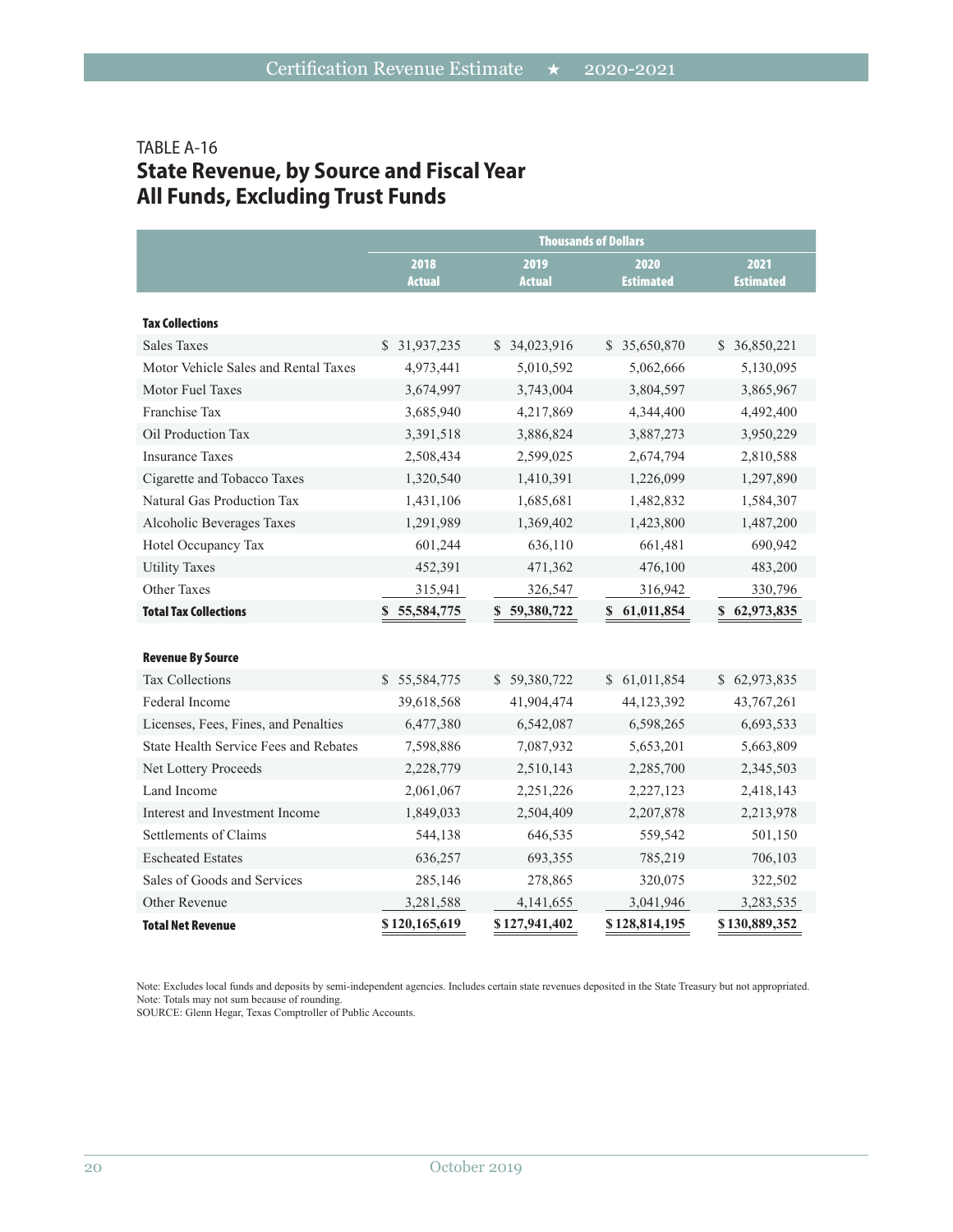# TABLE A-17 **Percent Change in State Revenue, by Source and Fiscal Year All Funds, Excluding Trust Funds**

|                                       | 2018<br><b>Actual</b> | 2019<br><b>Actual</b> | 2020<br><b>Estimated</b> | 2021<br><b>Estimated</b> |
|---------------------------------------|-----------------------|-----------------------|--------------------------|--------------------------|
|                                       |                       |                       |                          |                          |
| <b>Tax Collections</b>                |                       |                       |                          |                          |
| <b>Sales Taxes</b>                    | $10.5\%$              | $6.5\%$               | $4.8\%$                  | $3.4\%$                  |
| Motor Vehicle Sales and Rental Taxes  | 9.7                   | 0.7                   | 1.0                      | 1.3                      |
| Motor Fuel Taxes                      | 2.5                   | 1.9                   | 1.6                      | 1.6                      |
| Franchise Tax                         | 13.7                  | 14.4                  | 3.0                      | 3.4                      |
| Oil Production Tax                    | 60.9                  | 14.6                  | 0.0                      | 1.6                      |
| <b>Insurance Taxes</b>                | 5.6                   | 3.6                   | 2.9                      | 5.1                      |
| Cigarette and Tobacco Taxes           | (13.3)                | 6.8                   | (13.1)                   | 5.9                      |
| Natural Gas Production Tax            | 45.6                  | 17.8                  | (12.0)                   | 6.8                      |
| Alcoholic Beverages Taxes             | 6.1                   | 6.0                   | 4.0                      | 4.5                      |
| Hotel Occupancy Tax                   | 13.3                  | 5.8                   | 4.0                      | 4.5                      |
| <b>Utility Taxes</b>                  | 3.0                   | 4.2                   | 1.0                      | 1.5                      |
| Other Taxes                           | 51.5                  | 3.4                   | (2.9)                    | 4.4                      |
| <b>Total Tax Collections</b>          | 12.0 %                | $6.8\%$               | $2.7\%$                  | $3.2\%$                  |
|                                       |                       |                       |                          |                          |
| <b>Revenue By Source</b>              |                       |                       |                          |                          |
| <b>Tax Collections</b>                | 12.0%                 | $6.8\%$               | $2.7\%$                  | 3.2 %                    |
| Federal Income                        | 3.3                   | 5.8                   | 5.3                      | (0.8)                    |
| Licenses, Fees, Fines, and Penalties  | 3.5                   | 1.0                   | 0.9                      | 1.4                      |
| State Health Service Fees and Rebates | 13.4                  | (6.7)                 | (20.2)                   | 0.2                      |
| Net Lottery Proceeds                  | 8.5                   | 12.6                  | (8.9)                    | 2.6                      |
| Land Income                           | 21.7                  | 9.2                   | (1.1)                    | 8.6                      |
| Interest and Investment Income        | 9.3                   | 35.4                  | (11.8)                   | 0.3                      |
| Settlements of Claims                 | 3.2                   | 18.8                  | (13.5)                   | (10.4)                   |
| <b>Escheated Estates</b>              | (35.0)                | 9.0                   | 13.2                     | (10.1)                   |
| Sales of Goods and Services           | (7.5)                 | (2.2)                 | 14.8                     | 0.8                      |
| Other Revenue                         | 10.4                  | 26.2                  | (26.6)                   | 7.9                      |
| <b>Total Net Revenue</b>              | $8.1\%$               | $6.5\%$               | $0.7\%$                  | $1.6\%$                  |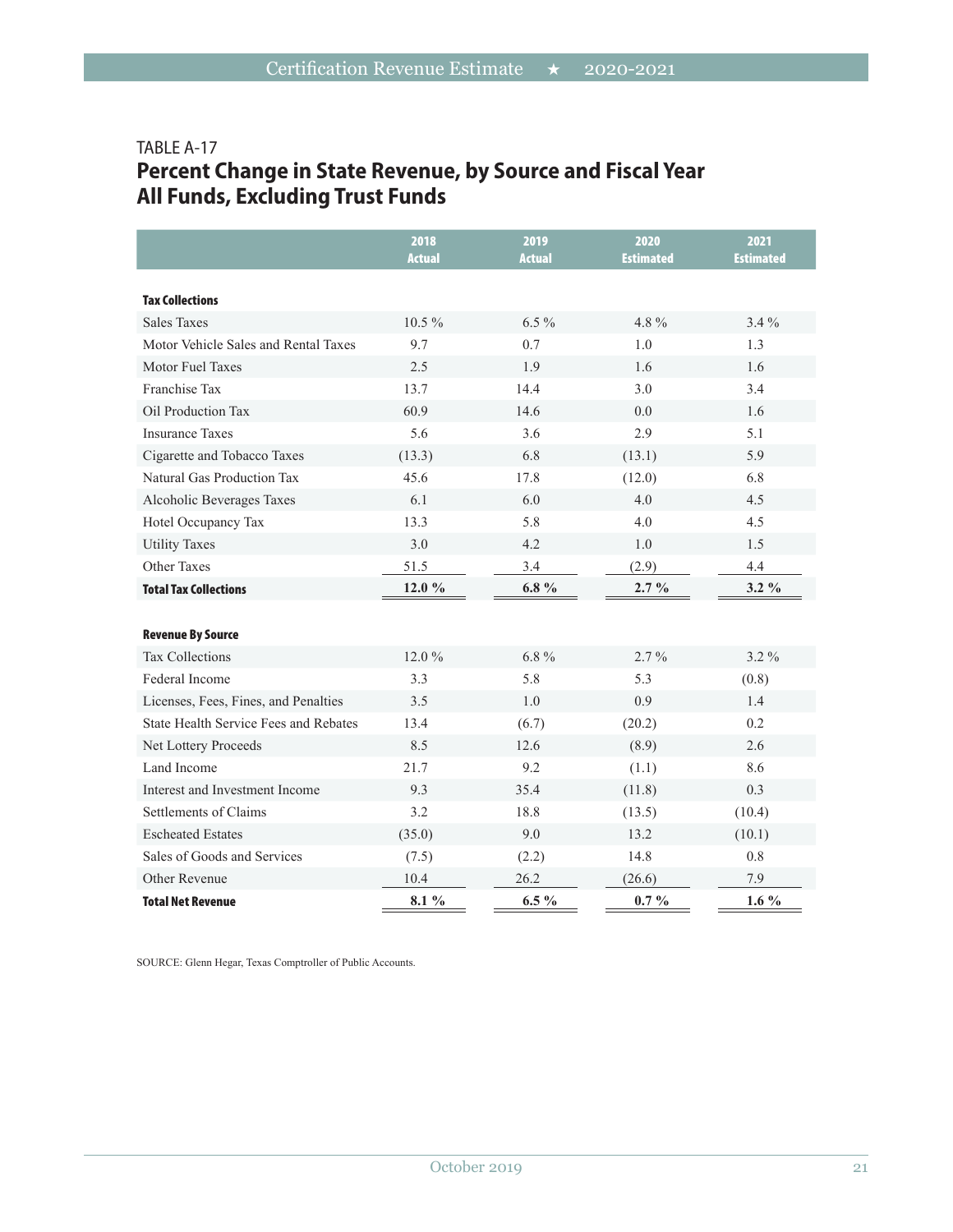# TABLE A-18 **State Revenue, by Source and Biennium All Funds, Excluding Trust Funds**

|                                              |                           | <b>Thousands of Dollars</b> |                             |
|----------------------------------------------|---------------------------|-----------------------------|-----------------------------|
|                                              | 2016-17<br><b>Actual</b>  | 2018-19<br><b>Actual</b>    | 2020-21<br><b>Estimated</b> |
| <b>Tax Collections</b>                       |                           |                             |                             |
| <b>Sales Taxes</b>                           | \$.<br>57,145,836         | \$<br>65,961,151            | \$<br>72,501,091            |
| Motor Vehicle Sales and Rental Taxes         | 9,148,430                 | 9,984,033                   | 10,192,761                  |
| Motor Fuel Taxes                             | 7,097,450                 | 7,418,001                   | 7,670,564                   |
| Franchise Tax                                | 7,123,395                 | 7,903,809                   | 8,836,800                   |
| Oil Production Tax                           | 3,811,618                 | 7,278,341                   | 7,837,502                   |
| <b>Insurance Taxes</b>                       | 4,602,817                 | 5,107,459                   | 5,485,382                   |
| Cigarette and Tobacco Taxes                  | 2,911,191                 | 2,730,930                   | 2,523,989                   |
| Natural Gas Production Tax                   | 1,561,562                 | 3,116,787                   | 3,067,139                   |
| Alcoholic Beverages Taxes                    | 2,400,259                 | 2,661,391                   | 2,911,000                   |
| Hotel Occupancy Tax                          | 1,051,868                 | 1,237,354                   | 1,352,423                   |
| <b>Utility Taxes</b>                         | 874,030                   | 923,753                     | 959,300                     |
| <b>Other Taxes</b>                           | 391,191                   | 642,488                     | 647,738                     |
| <b>Total Tax Collections</b>                 | $\mathbf S$<br>98,119,648 | \$114,965,497               | \$123,985,689               |
|                                              |                           |                             |                             |
| <b>Revenue By Source</b>                     |                           |                             |                             |
| <b>Tax Collections</b>                       | \$<br>98,119,648          | \$114,965,497               | \$123,985,689               |
| Federal Income                               | 77,839,465                | 81,523,043                  | 87,890,653                  |
| Licenses, Fees, Fines, and Penalties         | 12,385,993                | 13,019,467                  | 13,291,798                  |
| <b>State Health Service Fees and Rebates</b> | 14,772,116                | 14,686,818                  | 11,317,010                  |
| Net Lottery Proceeds                         | 4,273,209                 | 4,738,922                   | 4,631,203                   |
| Land Income                                  | 2,833,603                 | 4,312,293                   | 4,645,266                   |
| Interest and Investment Income               | 3,053,487                 | 4,353,442                   | 4,421,856                   |
| Settlements of Claims                        | 1,179,492                 | 1,190,673                   | 1,060,692                   |
| <b>Escheated Estates</b>                     | 1,527,208                 | 1,329,612                   | 1,491,322                   |
| Sales of Goods and Services                  | 601,277                   | 564,011                     | 642,577                     |
| Other Revenue                                | 5,890,593                 | 7,423,243                   | 6,325,481                   |
| <b>Total Net Revenue</b>                     | \$222,476,092             | \$248,107,022               | \$259,703,547               |

Note: Excludes local funds and deposits by semi-independent agencies. Includes certain state revenues deposited in the State Treasury but not appropriated.

Note: Totals may not sum because of rounding.